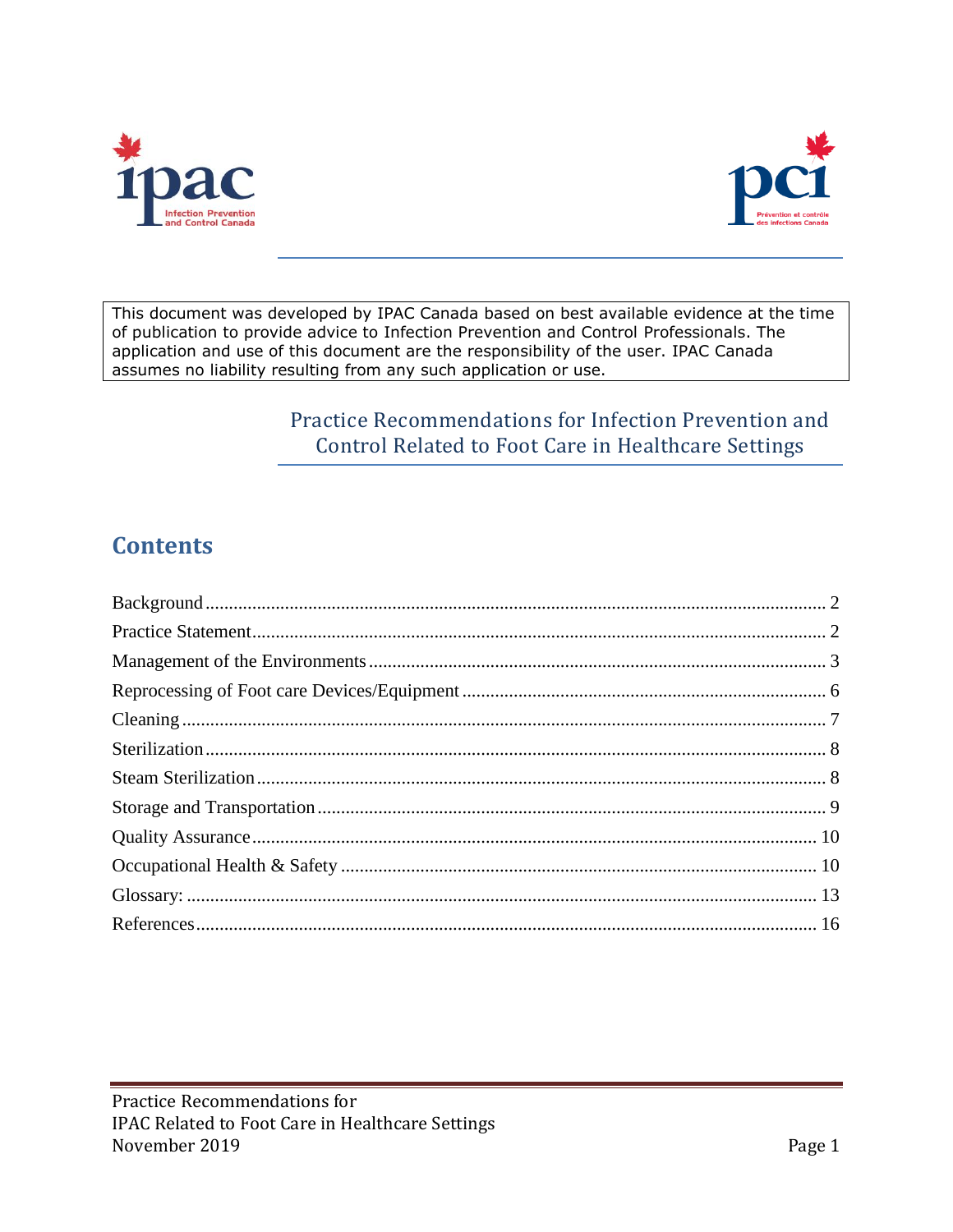# <span id="page-1-0"></span>**Background**

Foot care devices have been associated with health care associated infections and outbreaks.<sup>1-7</sup> The goal is to provide infection prevention and control (IPAC) practice recommendations for foot care. This will include cleaning, disinfection and sterilization processes, and management of the environment as well as client and healthcare provider safety.

### **Stakeholders**

Healthcare providers performing foot care in any healthcare setting, which includes, but is not limited to, care provided in private homes, clinics, and healthcare settings.

This practice document is written for healthcare providers who provide foot care or reprocess critical foot care devices and is not intended to address foot care practice performed by the client or the client's family.

Companion documents: IPAC Canada Position Statement on Reprocessing of Critical Foot Care Devices (2019) and the IPAC Canada Audit Tool for Foot Care.

# <span id="page-1-1"></span>**Practice Statement**

The IPAC Canada Position Statement: [Reprocessing of Critical Foot Care Devices](https://ipac-canada.org/photos/custom/Members/pdf/Position%20Statement%20%20_ReprocessingCriticalFootCare_RevisedJuly2019.pdf) shall be followed.

### **Clients expect and require safe care regardless of where foot care is performed. Therefore, each client interaction requires a sterile set of critical foot care equipment/devices. 8-10**

- Reusable foot care equipment/devices are considered critical devices. $8-14$
- All healthcare providers are responsible to ensure that the client is not placed at risk of infection when reusing any foot care equipment/devices during the provision of care.
- If a facility (e.g., acute care, retirement home, long-term care home), a client within the facility, or a client's family contract the foot care services of an independent provider, the facilities' management should perform a risk assessment and review of the external provider's services to ensure the current national, provincial and regulatory body standards and/or guidelines related to IPAC are practiced, including but not limited to medical device reprocessing. 8,12

### **Determining the best reprocessing option:**

In-house reprocessing may not be cost-effective or timely for small establishments, and other options should be considered. When determining which reprocessing option to use; an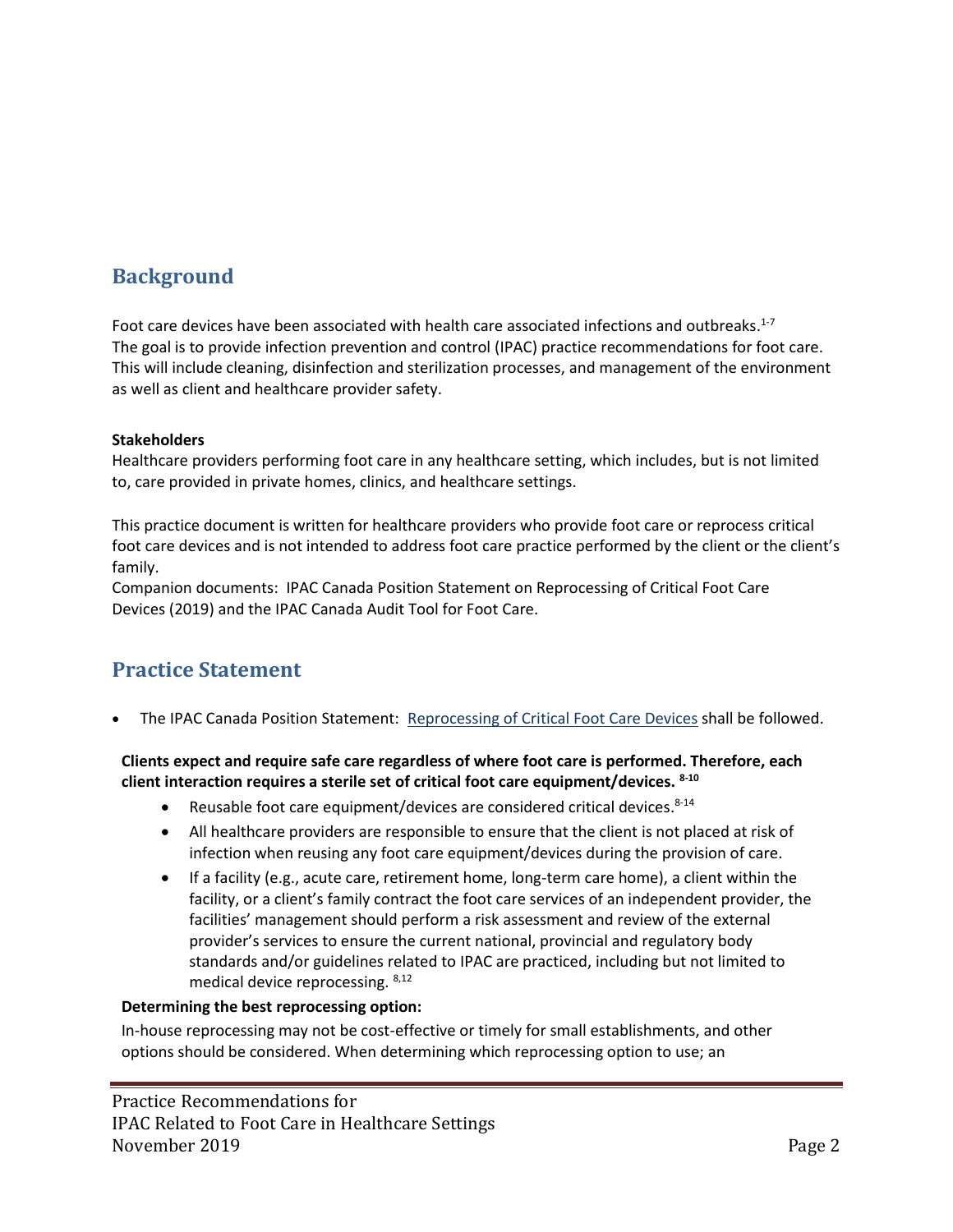organizational risk assessment should be performed.<sup>11</sup> Some points to consider:

- Types and frequency of procedures performed
- Types and complexity of the equipment
- Liability complete responsibility for all aspects of reprocessing
	- o Policies and procedures for all aspects of reprocessing
		- o Quality Assurance program
- Staff to do the reprocessing; space to do the reprocessing
- Ongoing staff education, training and competency to reprocess and operate equipment
	- o Level of education is dependent on the organization risk assessment
- Cost
	- $\circ$  Capital to purchase reprocessing equipment (e.g., steam sterilizer, ultrasonic cleaner [optional], incubator for biological indicators)
	- $\circ$  Operating costs include but are not limited to: Biological indicators, chemical indicators, preventative maintenance program for equipment, packaging system, labels, staff time, education and training of staff, physical space, and meeting provincial/territorial/national Occupational Health standards.

Options to achieve a *sterile set of foot care equipment/devices for each client interac*tion include:

**Option 1:** Use single-use sterile disposable equipment/devices and discard after use; they must not be reprocessed, reused, or kept for future use with either the same client or different client. 10,15,16

**Option 2**: Reusable foot care equipment/devices reprocessed using the contracted services of a centralized Medical Device Reprocessing Department (MDRD). The contracted MDRD meets the CSA standards and has qualified technicians to perform the reprocessing (cleaning and steam sterilization).

**Option 3:** The healthcare provider chooses to reprocess reusable equipment/devices themselves following the guidance outlined in IPAC Canada's Position Statement on [Reprocessing of Critical Foot Care Devices.](https://ipac-canada.org/photos/custom/Members/pdf/Position%20Statement%20%20_ReprocessingCriticalFootCare_Nov_2018_FINAL.pdf)

# <span id="page-2-0"></span>**Management of the Environments**

There are two environments: the client care environment and the reprocessing area.

Foot care procedures shall be performed on clean surfaces. All health care providers shall have a documented IPAC plan with written policies and procedures, based on current standards and guidelines, for cleaning and disinfection of environmental surfaces and other equipment between clients.<sup>5, 12</sup>

Health care providers undertaking reprocessing activities need to understand the potential for crosscontamination in the environment during the course of providing care and during cleaning, disinfection and sterilization procedures. The environment shall be designed to allow for one way work flow from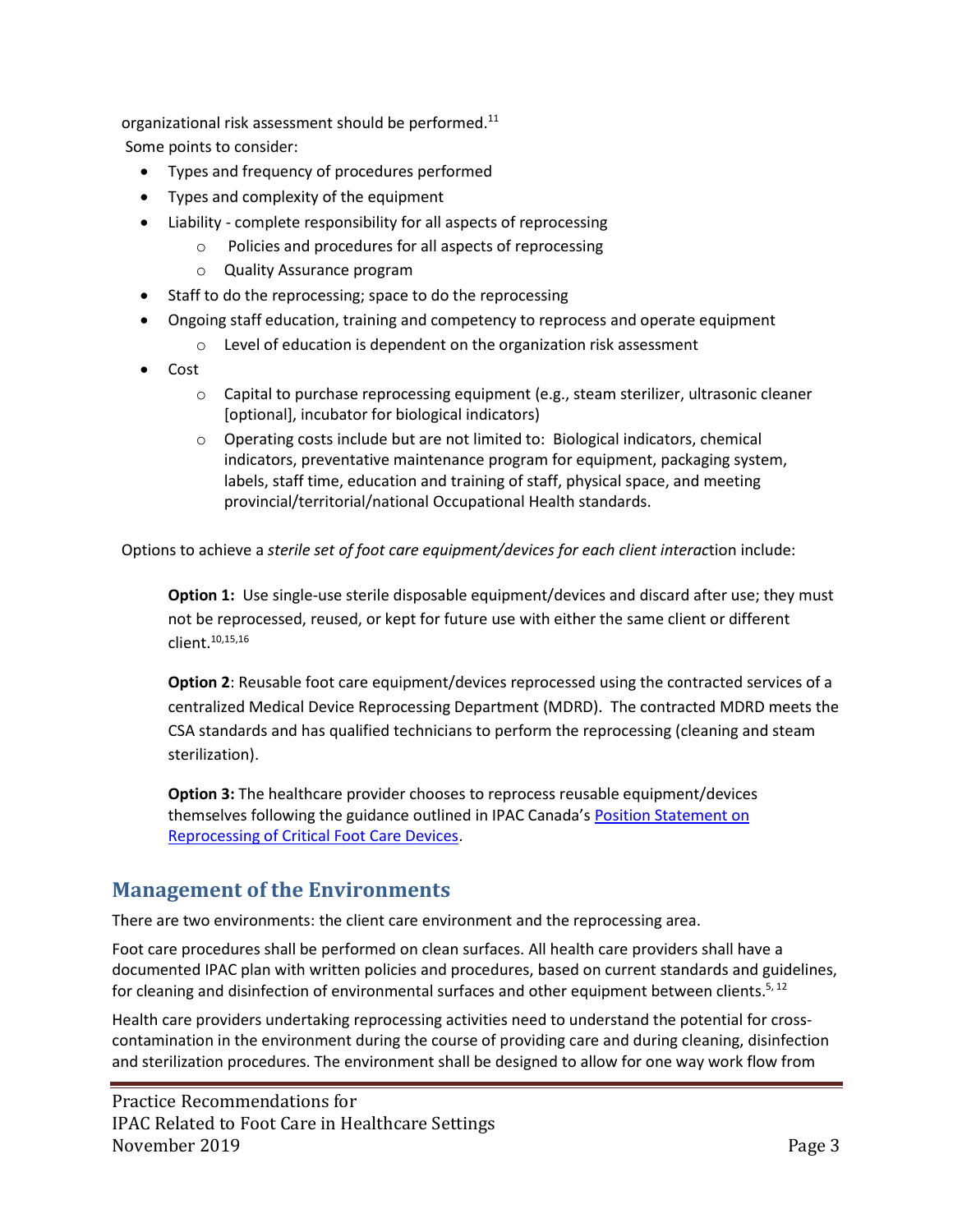dirty to clean, with clear separation of clean and dirty instruments.<sup>12</sup> Regular documented cleaning schedules shall be in place in the following areas:

- clinical care area
- reprocessing area
- where sterile supplies are stored.<sup>12</sup>

### **Client Care Area**

Cleaning and disinfection of the client care environment shall be performed between clients.<sup>5,17</sup>

- In any setting, client care environment includes the area the healthcare provider designates for foot care; and encompasses all surfaces that may be touched by the client or the healthcare provider during care. This includes furniture (e.g., chair, table, exam table, foot stool, tool box/cart), any other equipment such as podiatry rotary tool/device, and any surface contaminated by nail clippings or nail dust.
- Cleaning and disinfection of all client care environments shall be performed with a hospital/healthcare grade low-level hospital/healthcare disinfectant that has a Drug Identification Number (DIN) from Health Canada. Manufacturer's instructions shall be followed.12,17
- Linens or disposable covers (e.g., paper covers, blue pads) shall be changed or discarded after each use prior to cleaning and disinfection of the treatment surface being protected.<sup>11,15,18</sup>

### **Supplies and accessories**

- If a podiatry rotary tool/device is required for the provision of care, a dust extracting drill is recommended to decrease environmental contamination and occupational exposure.<sup>19,20</sup> All devices used for foot care, including devices used for electronic nail filing, shall be intended by the manufacturer for use on humans. 10,12-14
	- $\circ$  Sanding [emery] bands shall be single use and disposed after use.<sup>9,10,13</sup>
	- $\circ$  The dust bags and filters should be changed according to their MIFUs and in compliance with current standards and legislation.
- If foot baths or basins are used to clean the feet, a single-use plastic liner is to be used and discarded after use, and the basin is to be cleaned and disinfected as per manufacturer's instructions after each use.
- Products and linen should be stored in a clean area in a manner that prevents contamination (e.g., closed container, cupboard), until time of use.
- Sterile supplies/equipment shall be used for procedures that require sterility.
- Single use antiseptics are preferred to be used once only on a single client.
- Multi-dose antiseptics, medications, creams, lotions, should be single client use.<sup>5</sup> Dispense in a manner that prevents contamination of the product. If a single use is not available, then use an applicator (sterile if indicated) or medicine cup to dispense from the multi-use product to prevent contamination. Date and label the multi-use product when opened. Products shall be monitored for expiration date and discarded when beyond use date has been met. <sup>15</sup> In addition, discard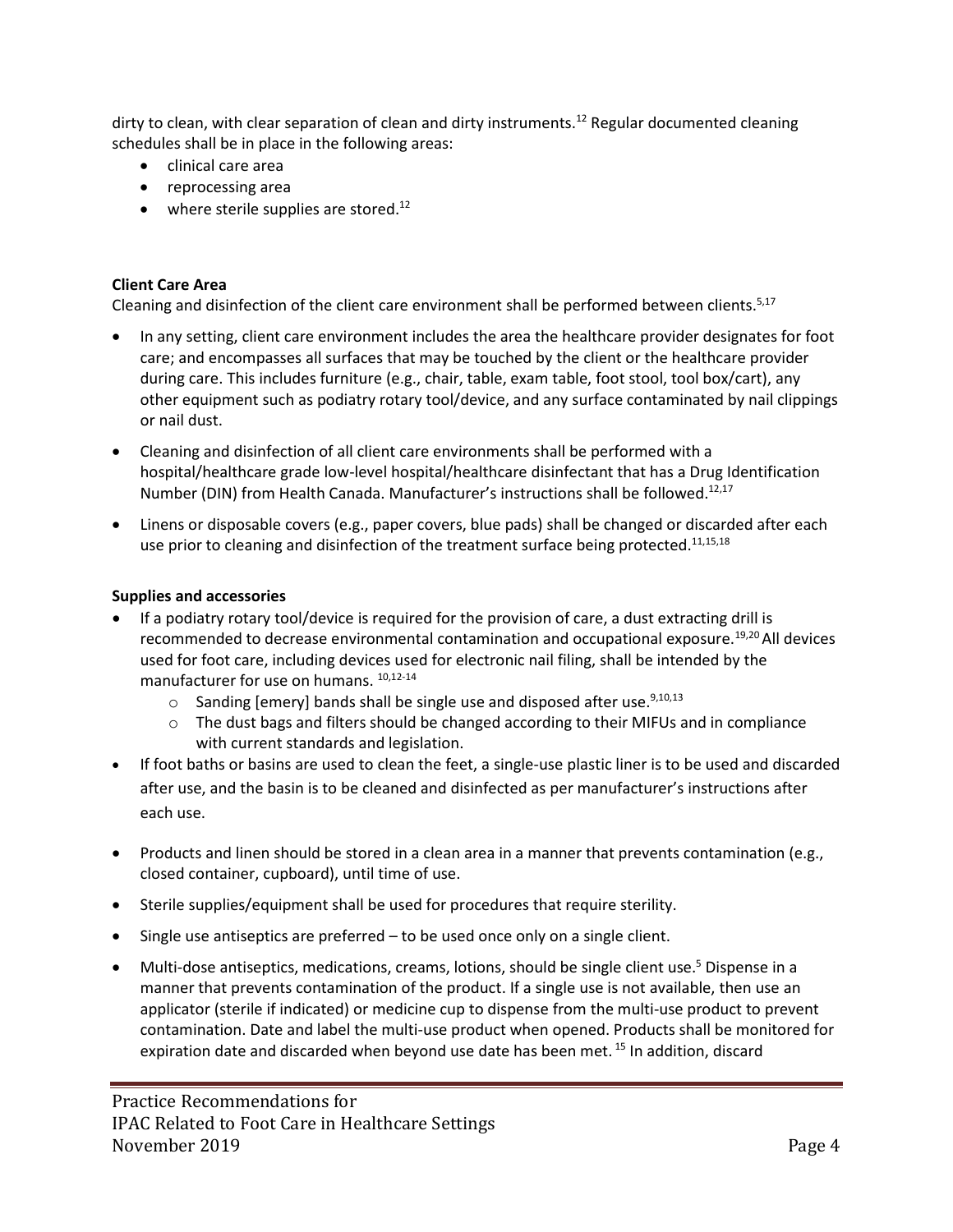contaminated or potentially contaminated products and never top-up solutions.<sup>13,21</sup>

- Single dose vials, for injectable medications, are preferred and shall only be used for one client.  $11,22,23$
- If multi-dose vials for injection or infusion are used, they shall be dedicated to a single client and labeled with client's name. Vials shall be dated, stored and discarded according to manufacturer's recommendations or within 28 days.<sup>11,22,23</sup>
- All needles and syringes shall be single use. $11,22$
- Never re-enter a vial with a used needle or used syringe.  $11,22,23$
- Single use items including but not limited to emery boards, orange sticks, podiatry [rotary] tool/device discs, and blades shall be discarded after use. <sup>9,10,13</sup>
- **The following items shall be available at the point of care:**
	- Hand washing sink and/or alcohol based hand rub (ABHR)
	- Personal Protective Equipment (PPE)
		- o Gloves, gowns, and face protection
		- o PPE shall be single use
	- **■** Puncture-resistant biohazard container that meets provincial regulatory requirements.<sup>24</sup>
- There shall be a designated soiled area. In a clinic setting, the soiled area shall be separate from the client care area and the clean supply storage.
- There shall be a covered, puncture-resistant bin for collecting soiled instruments.

### **Storage of Sterile Medical Devices and Supplies**

- Sterile packs, instruments, and supplies shall be stored outside of the client care area in a clean, dry, dust free area.<sup>11,12</sup>
- Maintain clean and sterile supplies in a closed container, shelf or drawer, away from the floor, waste, debris, drains, moisture, and sinks to prevent contamination. Maintain sterility until the time of use.<sup>10-12</sup> Product is not sterile if packaging is open, damaged, or wet. Check before using. Do not use if packaging integrity is in question.<sup>12</sup>
- There shall be sufficient equipment available to allow for safe reprocessing practices.

### **Dedicated Reprocessing Area**

• The reprocessing work area shall include a dedicated cleaning sink and be physically separate from the client care area and the designated clean and sterile storage areas. There shall be a designated one-way workflow from decontamination to the disinfection or sterilization area to prevent soiled items from coming into contact with clean and sterile items.<sup>12</sup>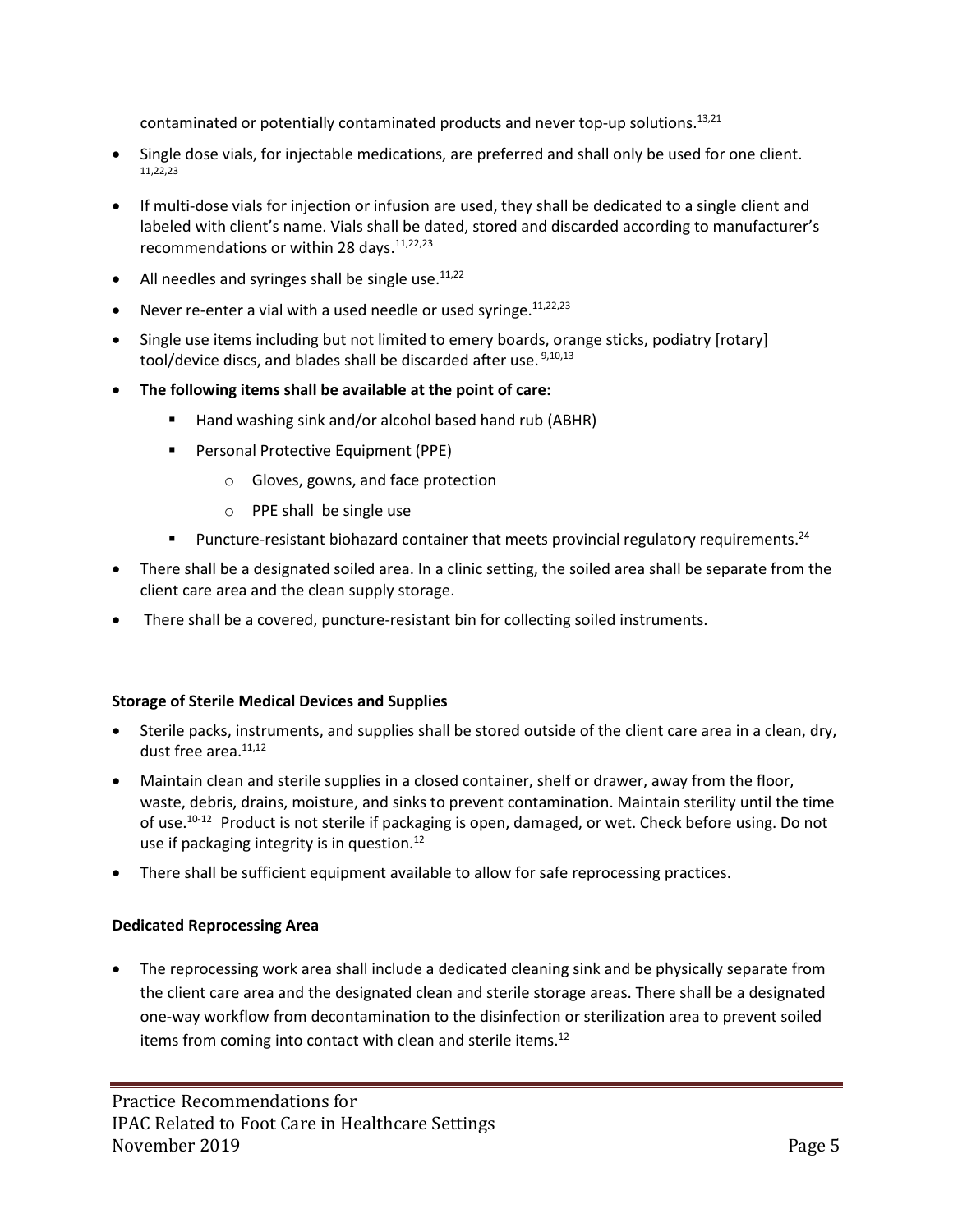- Work surfaces shall be seamless and composed of a non-porous material so they can be cleaned, disinfected, and dried. These work surfaces shall be cleaned and low-level disinfected daily or when visibly soiled.<sup>12</sup>
- Environmental room monitoring is recommended: Temperature(18-20◦C for decontamination; 18- 23◦C for clean areas), relative humidity (30-60%), and air pressure/flow.<sup>12</sup>
- Wherever cleaning and reprocessing is performed, follow the manufacturers' directions for use to ensure the occupational health and safety (OH&S) regulations are met for air quality.
- Chemicals shall be labeled, stored, and handled correctly according to the safety data sheets (SDS).
- $\bullet$  Hand hygiene and eye wash facilities shall be readily available.  $12,25-27$
- Manufacturers' instructions for equipment maintenance and quality control shall be followed for all reprocessing equipment and documented.

| <b>Space</b>                                                                       | <b>Frequency</b>                   |
|------------------------------------------------------------------------------------|------------------------------------|
| Sinks, counters, bathrooms and floors                                              | Daily and when visibly soiled      |
| Shelves:<br>in reprocessing areas<br>in sterile storage areas<br>in clinical areas | Daily<br>Every 3 months<br>Monthly |
| Walls and light fixtures                                                           | Every 6 months                     |

## **Table 1: Cleaning schedule for Clinics and Reprocessing Areas** 12,17

### <span id="page-5-0"></span>**Reprocessing of Foot care Devices/Equipment**

In the delivery of foot-care services, equipment often intentionally or unintentionally comes into contact with blood, body fluids, or non-intact skin, requiring sterilization. Therefore **it is imperative to manage all equipment as if it has been contaminated. Soil is not always readily visible. IPAC best practices indicate there should be one reprocessing system for all equipment for any client.<sup>15</sup>**

**Reprocessing of reusable foot care equipment/devices shall meet MIFUs, current national Canadian Standards Association (CSA) standards, and the guidelines from the Public Health Agency of Canada (PHAC/Health Canada) and provinces.9,12**

Spaulding's classification is used to determine how a device will be reprocessed, according to the perceived risk level.<sup>28</sup> Devices that may penetrate into sterile tissues or the vascular system require sterilization. Devices that contact non-intact skin but do not come in contact with sterile tissues require at a minimum, high-level disinfection. Sterilization is preferred.<sup>8,9,12</sup>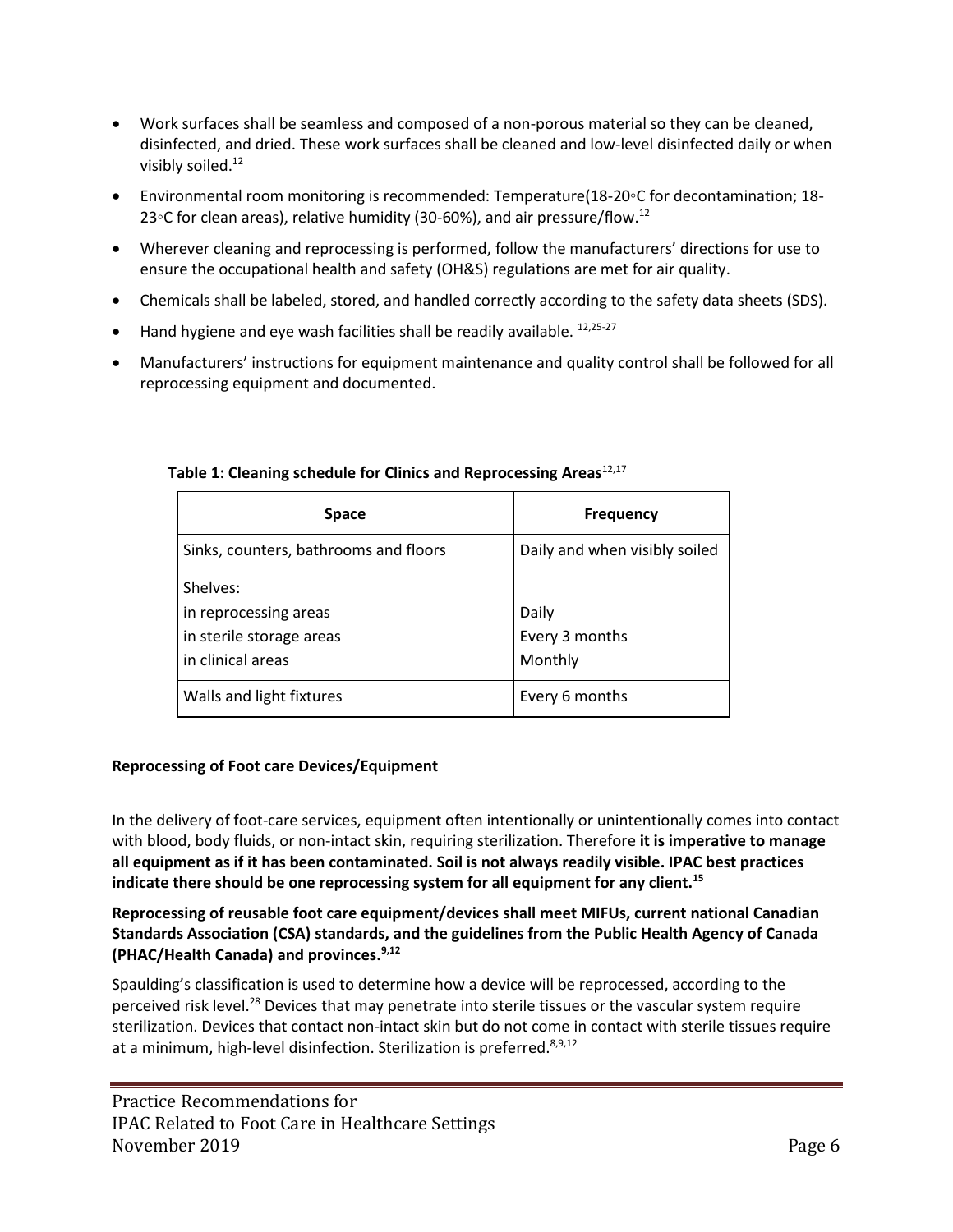For minimum levels of reprocessing, including the Adapted Spaulding's Classification of foot care equipment/devices, the management of burrs and use of podiatry rotary tools/devices, see the "*[Reprocessing of Critical Foot Care Devices](https://ipac-canada.org/photos/custom/Members/pdf/Position%20Statement%20%20_ReprocessingCriticalFootCare_Nov_2018_FINAL.pdf)*" Position Statement.

### <span id="page-6-0"></span>**Cleaning**

All policies and procedures shall be written, adhered to and in compliance with current provincial Occupational Health and Safety Acts and associated Regulations, provincial or federal guidelines for reprocessing of medical devices.

### **Selection and Use of Cleaning Agents**

- Cleaning agent(s) shall be chosen based on the intended use and used as per manufacturers' instructions.
- Choice of cleaning agent(s) and cleaning process shall render equipment safe for handling during subsequent reprocessing steps.

### **Pre-Cleaning of Equipment**

- Gross soil (e.g., tissue, blood) shall be removed immediately at point-of-use.<sup>12</sup>
- If immediate pre-cleaning cannot be conducted, one of the following processes shall be used to prevent organic matter from drying: kept moist by using a lint-free towel moistened with water, soaking, or a pre-clean foam or gel product.<sup>12</sup>
- Pre-cleaning is required before sending instruments out to a contracted facility for reprocessing.

### **Cleaning of Equipment**

- Cleaning by manual or mechanical cleaning methods may be used (e.g., ultrasonic cleaner, washer/disinfector) after gross soil has been removed; followed by a thorough rinse.
- The equipment/device manufacturer's cleaning instructions shall be followed, including specifications for detergent type, water temperature and cleaning methods.
- Detergents and/or Enzymatic Detergents do not have a DIN from Health Canada
- If used, cleaner-disinfectant shall have a DIN from Health Canada and be used as per the MIFU.
- Document that cleaning was performed according to MIFU.
	- o Household products have not been validated for cleaning medical devices and shall not be used.
- The process for cleaning shall include written protocols.<sup>12</sup>
	- o The cleaning process should include:
		- disassembly (if required),
		- sorting and soaking,
		- physical removal of soil,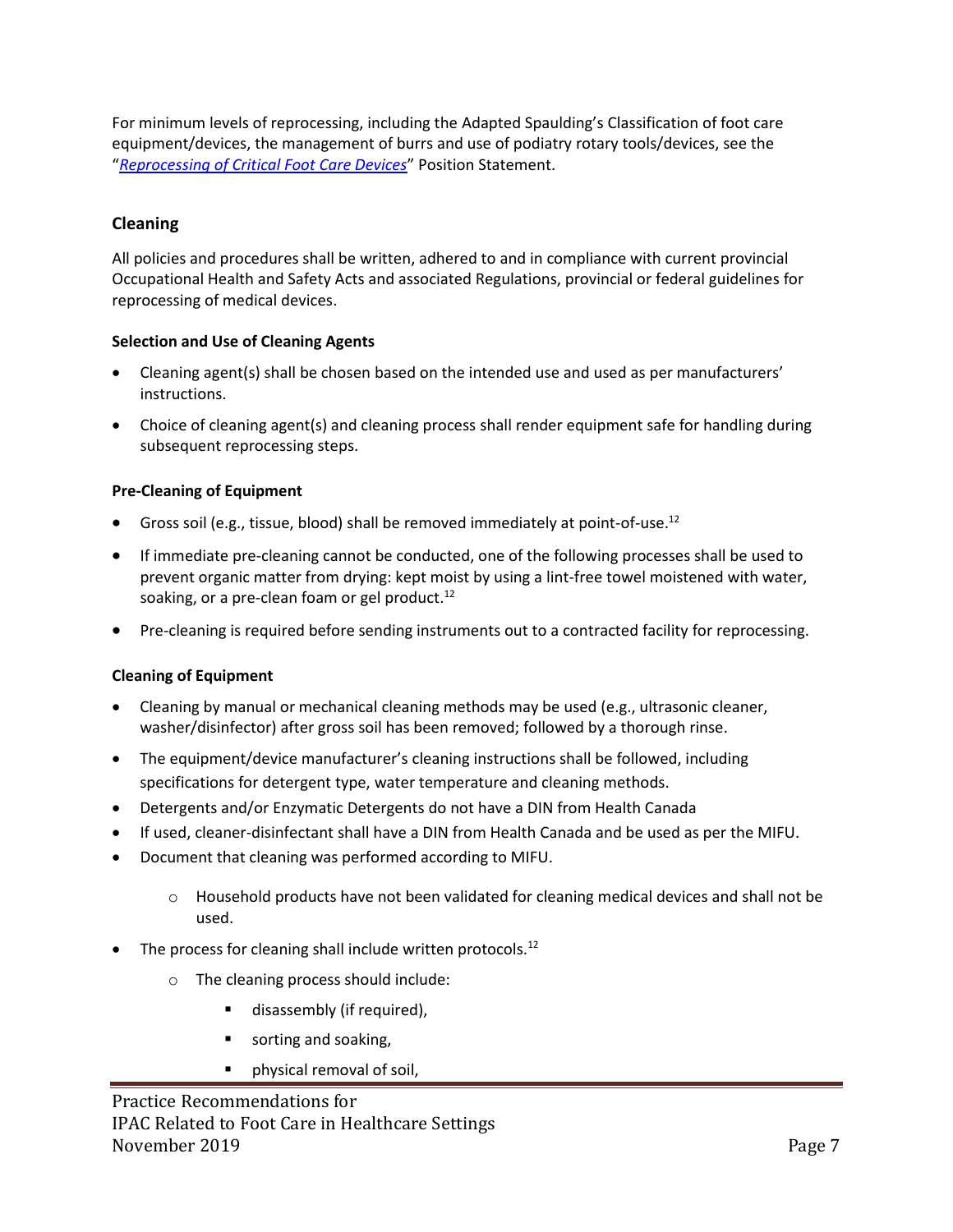- rinsing,
- drying,
- physical inspection,
- corrosion reduction/lubrication (if required),
- packaging (if required)

# <span id="page-7-0"></span>**Sterilization**

Where the level of reprocessing recommended by the manufacturer is not in agreement with Spaulding's criteria<sup>28</sup>, the more stringent level shall be used. For all sterilization the end user shall follow CSA Z314-18 Canadian medical device reprocessing.

## <span id="page-7-1"></span>**Steam Sterilization**

CSA standards for steam sterilization shall be met.

- Steam sterilization is the preferred method.<sup>12</sup> If purchasing a new sterilizer, "the preferred method of sterilization for heat-tolerant critical devices should be dynamic air removal steam sterilization rather than gravity displacement."<sup>12</sup>
- It is essential that healthcare professionals performing reprocessing of reusable foot care devices shall be knowledgeable and follow provincial and national standards for medical device reprocessing (e.g., Canadian Standard Association [CSA] – Z314-18 Canadian medical device reprocessing available on line at [www.csa.ca\)](http://www.csa.ca/). If unable to meet the required standards, other options shall be considered. For example, use only disposable equipment or contract for a service by a centralized reprocessing facility.
- A steam sterilizer shall only be purchased from a qualified manufacturer (e.g., shall be licensed for sale in Canada and appear on the MDALL) and shall include a printout or data logger, have a wrapped cycle, and manufacturer's manual for care, operation and preventative maintenance.
	- $\circ$  Follow the manufacturer's guidelines regarding the type of water to be used in the steam sterilizer.

*Unacceptable methods of sterilization* include Immediate-Use Steam Sterilization (IUSS - formerly referred to as flash sterilization), glass bead sterilizer, microwave oven, boiling, Chemiclave, steam sterilizers without printouts or electronic recording, and ultraviolet irradiation $8.9,12$ Multi-functional domestic appliances are also unacceptable for sterilization such as dishwashers, pressure cookers, and toaster ovens.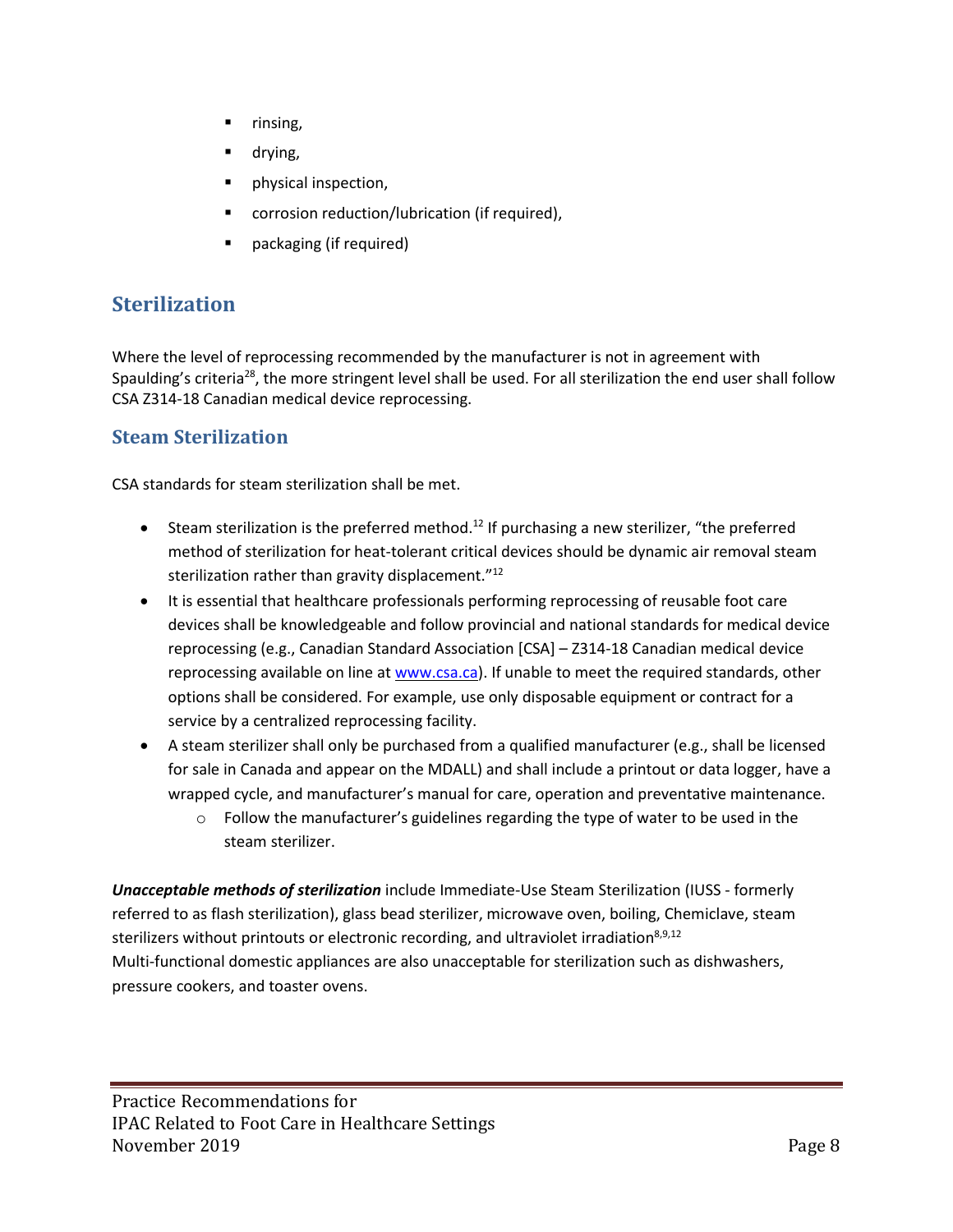If an existing steam sterilizer does not have a printer or electronic recording device (USB), CSA recommends that there is a plan to update or replace the sterilizer to bring this into compliance with current standards.

*Note:* The use of liquid chemicals for sterilization of instruments is not supported for critical equipment/devices that are used for sterile procedures due to the limitations in maintaining sterility to point of use.<sup>29</sup> "Devices cannot be wrapped or adequately contained during processing in a liquid chemical sterilant to maintain sterility following processing and during storage."<sup>29,30</sup>

# <span id="page-8-0"></span>**Storage and Transportation**

## **Storage**

- Clean/sterile supplies/medical devices:
	- Shall be stored in containers that can be easily cleaned (i.e., NOT in cardboard or paper boxes). $12$

External corrugated cardboard shall not be kept in clean storage area.

- Shall not be stored on the floor, on a shelf below stored liquids, on window sills, or under sinks, but away from debris, drains, moisture, and vermin to prevent contamination and maintain sterility until the time of use. $8,9,11,12$
- Shall not be stored in an area accessible to clients<sup>2,5,12</sup> (e.g., client care rooms, procedure/exam rooms, public corridors)
- Shall be stored within the temperature and relative humidity ranges specified on the manufacturer's label (typically relative humidity maintained between 30% and 60%).<sup>12</sup>
- Storage space shall be sufficient to ensure packages are not crushed or damaged by overcrowding.<sup>11,12</sup>
- $\bullet$  Windows and doors in the storage area shall be kept closed.<sup>11,</sup>
- Stock should be rotated, so that oldest stock can be used first.<sup>12</sup>
- There shall be no eating and drinking in the areas where clean/sterile supplies/medical devices are stored or handled or where client care is delivered.<sup>8,9,12</sup>

## **Transportation**

- Distribution of medical devices shall be performed using clean and either puncture-resistant enclosed or covered transportation carts, bins, and totes.<sup>12</sup>
- Bins, and plastic totes that are used for transportation of clean/sterile supplies/medical devices shall be cleaned between each use and when visibly soiled.<sup>12</sup>
- Bins/containers used to transport soiled medical equipment/devices shall be cleaned after each  $use.<sup>12</sup>$
- Clean/sterile supplies/medical devices shall be transported separately from soiled supplies/medical devices to ensure the integrity of the clean/sterile supplies/medical devices is not compromised (e.g., two sealable rigid containers; one labeled "clean" for clean/sterile supplies/medical devices and one labeled "dirty" for soiled supplies/medical devices)
- Dirty reusable medical devices shall be pre-cleaned at point-of-use.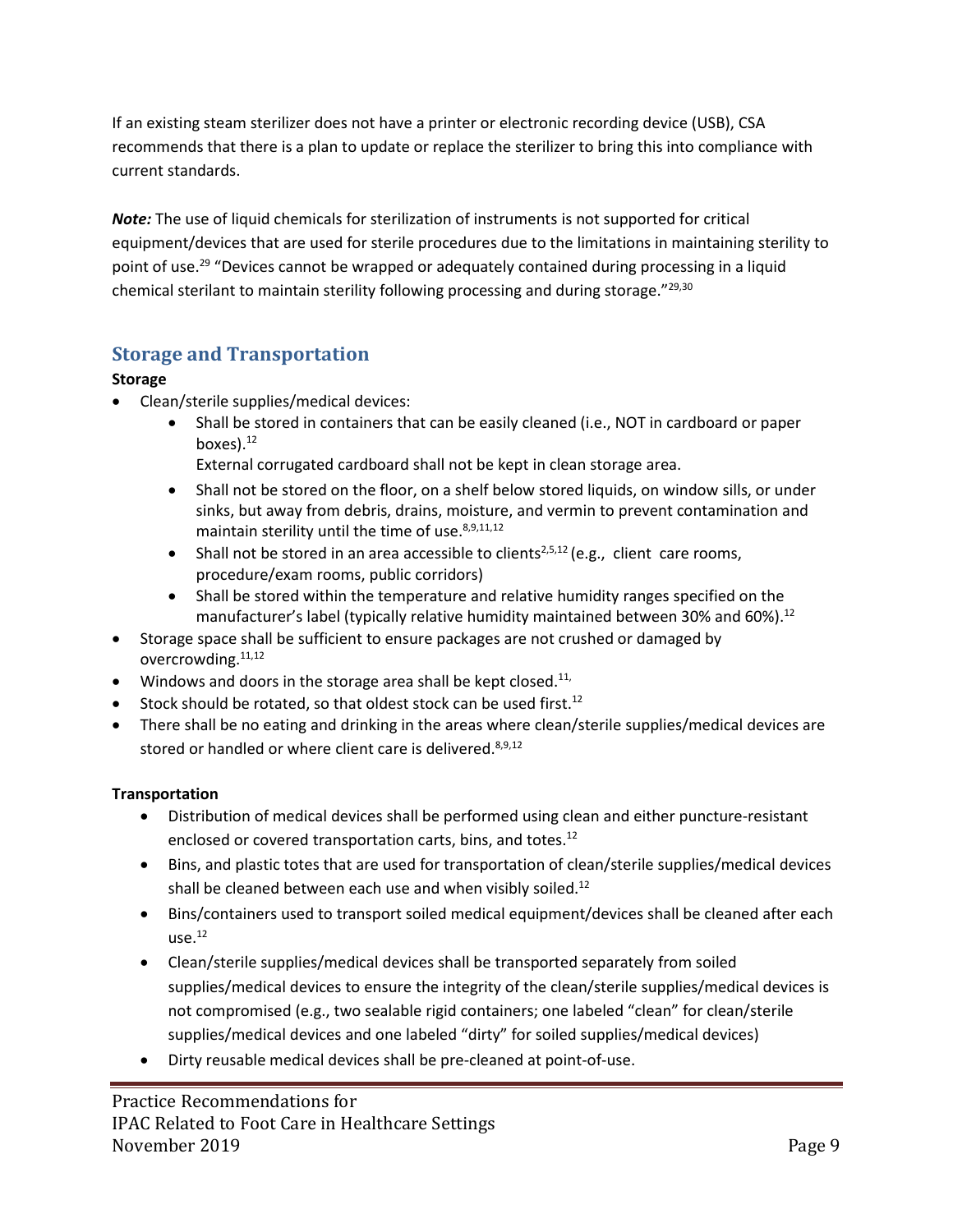# <span id="page-9-0"></span>**Quality Assurance**

- There shall be a designated individual who is responsible for reprocessing.
- Healthcare providers involved in reprocessing shall receive education and training appropriate to the volume and complexity of equipment to be reprocessed. Education is to be done on hire, annually, and when new equipment or devices are purchased. Ongoing education and auditing shall include theoretical and practical components. 10, 31,32
- Education is to be done on hire, annually and when new equipment or devices are purchased. Ongoing education and auditing shall include theoretical and practical components.10, 31,32
- Develop written policies and procedures for sterilization of medical equipment/devices used in the clinical office setting that include cleaning, drying, inspection, disassembly, wrapping, sealing and labeling, transportation, and storage.
- Ensure that the manufacturer's instructions for installation, operation, cleaning, and preventive maintenance of the sterilizing equipment are followed.
- Ensure that sterilization cycles are in accordance with recommended parameters for proper reprocessing of all reusable instruments and as per MIFUs.
- Ensure documentation of sterilization parameters, for steam sterilization processes. Required documentation shall be kept as per CSA Z314-18 or provincial regulations.
- Test all sterilizers for performance using physical, chemical, and biological monitors and indicators as per CSA Z314-18 standards.
- A procedure shall be established for the recall of improperly reprocessed medical equipment/devices, i.e., in the event of a failed biological indicator (BI).
- There shall be an audit schedule set up to monitor environmental cleaning, Routine Practices and reprocessing procedures. Refer to *Infection Prevention and Control Audit for Foot Care*. Audit Toolkit Version 2.<sup>32</sup>
- An incident management process shall be in place to safely manage potential crosscontamination in the environment during the course of providing care and during cleaning, disinfection, and sterilization procedures. If there is a reported visual or cause for any cross contamination, the processes shall be stopped, assessed with a root cause analysis, corrected, and verified to ensure safety. All devices involved in this process shall be cleaned and reprocessed prior to use on a client.

# <span id="page-9-1"></span>**Occupational Health & Safety**

There shall be written policies and procedures outlining healthcare provider safety while providing foot care and/or reprocessing foot care equipment. These documents are to be in compliance with current provincial/national Occupational Health and Safety Acts and associated Regulations. Employers and educators shall ensure proper training and compliance with the recommendations which are to be ongoing and audited. All healthcare providers shall adhere to the policies and procedures, and shall be aware of the possible health effects of their exposure to infectious agents and/or chemicals.<sup>12</sup>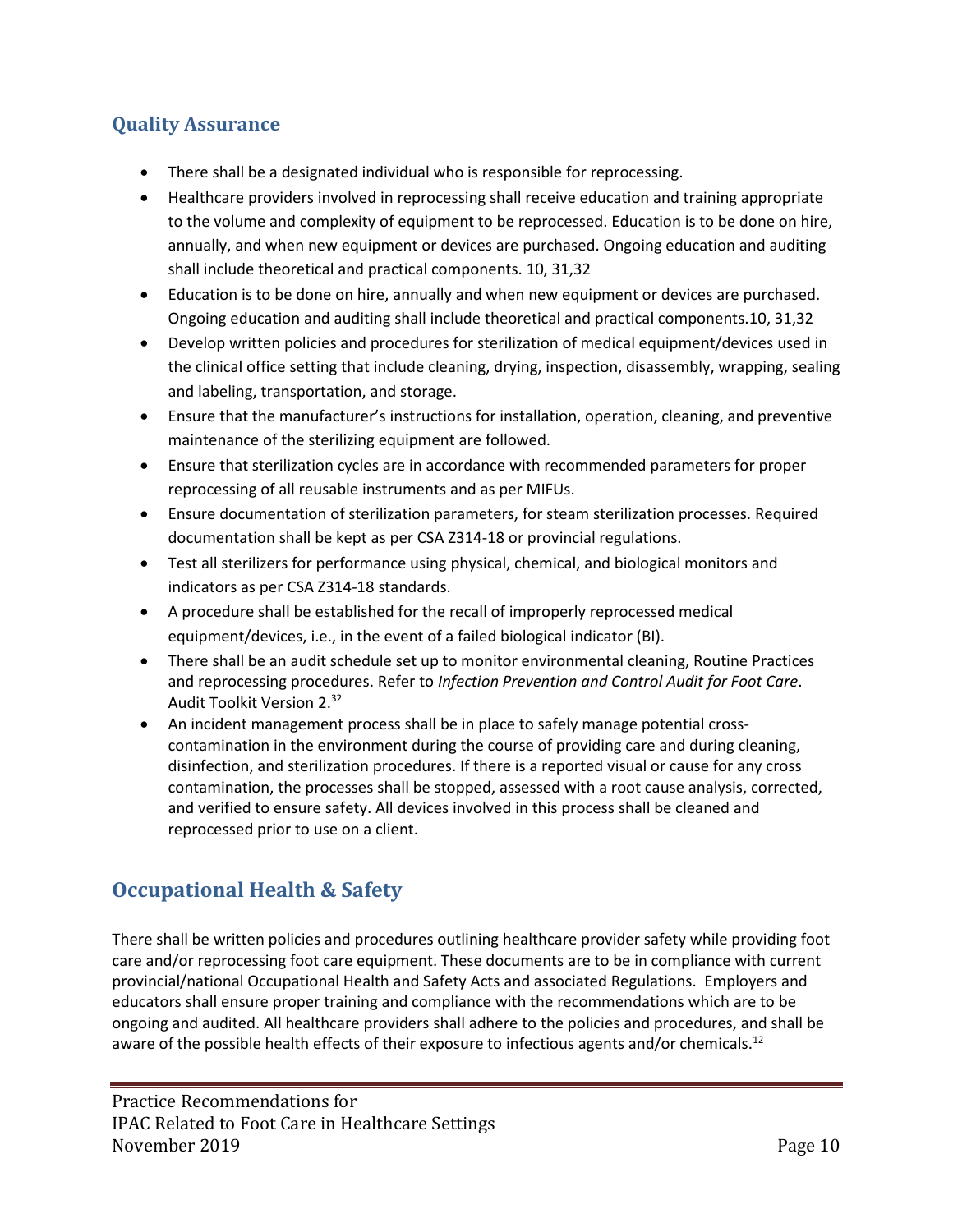### **Immunization and TB Testing**

- For all healthcare providers providing foot care and/or reprocessing foot care instrumentation the following is recommended:
	- Hepatitis B immunization unless they have documented immunity to Hepatitis B<sup>12,24,33</sup>
	- All immunizations are kept current for measles, mumps, rubella, and annual influenza<sup>12</sup>
	- TB testing to follow current Canadian Tuberculosis Standards, 7th Edition 2013<sup>34</sup> or provincial/organizational policies.

### **Sharps Management**

- There shall be written measures and procedures to prevent and manage injuries from sharp objects.12,24,33,35
- All sharps shall be handled in the following manner:
	- Place item for disposal in designated puncture resistant container
	- Do not recap needles
	- Do not manually bend or break needles
	- Take care when handling glass or other fragile objects.
- Dispose of all sharps as per provincial/municipal legislation.
- Follow current Transportation of Dangerous Goods Regulations.<sup>36</sup>

### **Blood and Body Fluids**

- Policies and procedures are written and readily available for immediate management of exposure to blood and body fluids.<sup>12,24,33</sup>
- Healthcare providers are trained in the actions to follow for exposure. If a healthcare provider member has a blood borne exposure, report and follow your organizational and or provincial Occupational Health and Safety Accidental Bloodborne Exposure Protocol.
- $\bullet$  Healthcare providers shall be trained in management of a blood or body fluid spill.<sup>35</sup>

### **Hand Hygiene**

As stated by the Public Health Agency of Canada, "Adherence to hand hygiene recommendations are the single most important practice for preventing the transmission of microorganisms in health care and directly contributes to client safety."<sup>18</sup> Adherence to proper hand hygiene (technique and opportunities) is the responsibility of all individuals involved in health care.

Each healthcare provider is accountable to follow the hand hygiene recommendations of their respective profession.

There are two methods of performing hand hygiene: <sup>25,26,37,38</sup>

- Visible soil on the hands: hand hygiene is performed with soap and water:
- No visible soil on the hands: healthcare provider may use either soap and water or an alcohol-based rub.

Hand and arm jewelry or nail enhancements should not be worn when providing client care; skin care for the health care provider is promoted.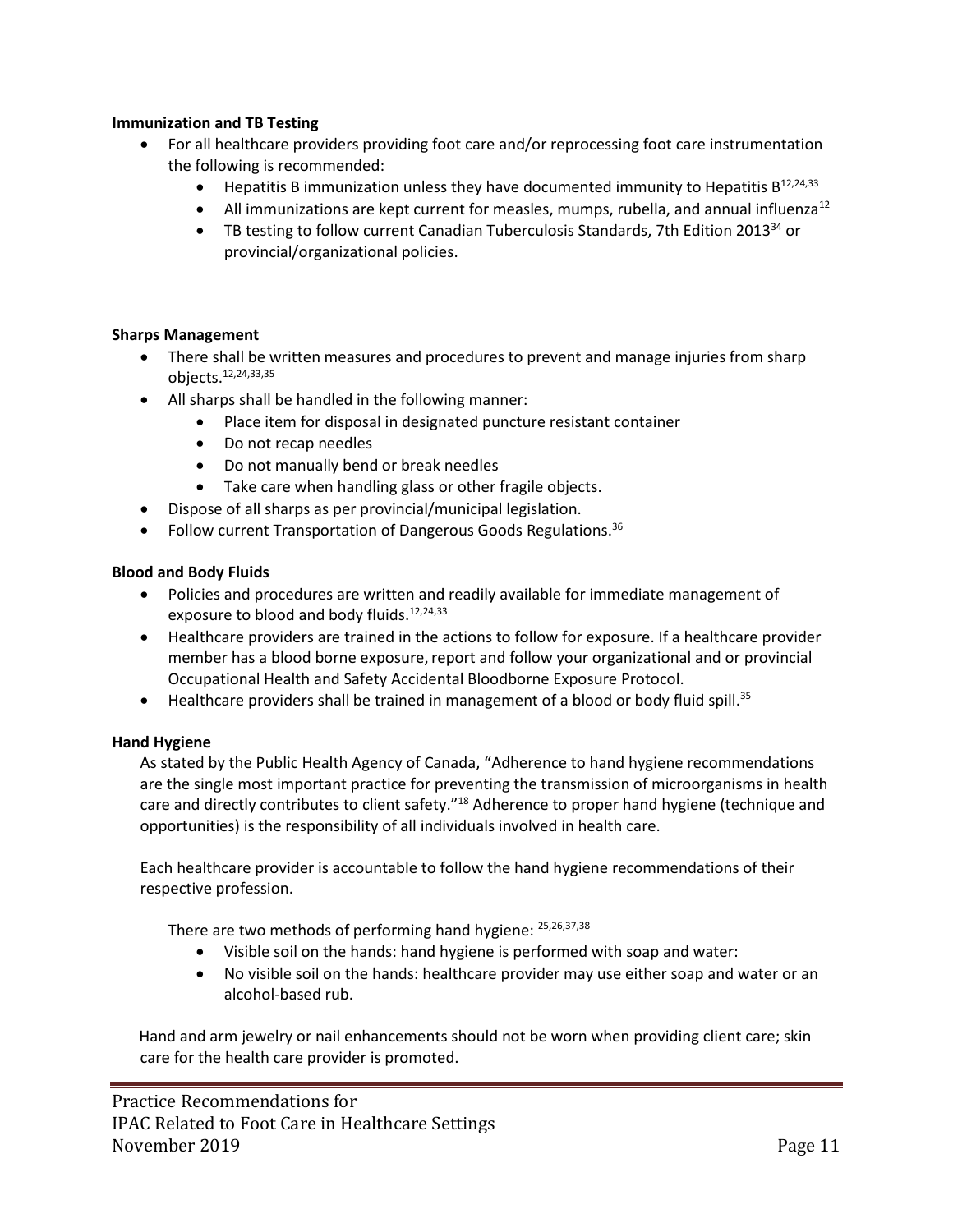Refer to the <u>[IPAC Canada's Hand Hygiene](https://ipac-canada.org/photos/custom/Members/pdf/17JulHand%20Hygiene%20Practice%20Recommendations_final.pdf) Practice Recommendations.</u><sup>38</sup>

### **Education for Routine Practices**

Healthcare providers are to receive education and training on the consistent use of Routine Practices, including the personal risk assessment and hand hygiene, to prevent exposure to blood and body substances in *client care and reprocessing areas*.

- Eating/drinking, storage of food, smoking, application of cosmetics or lip balm, and handling of contact lenses in the client care or reprocessing area is not permitted.<sup>12</sup>
- There shall be no storage of personal effects, including food and, drink, in client care areas or the reprocessing area.
- Personal Protective Equipment (PPE)
	- *A personal risk assessment* is performed based on best practices to determine the PPE required.
	- $\bullet$  PPE shall be readily available.<sup>18,39</sup>
	- There shall be training and auditing that the PPE is worn correctly.
	- **When reprocessing equipment:**
	- PPE shall be worn for reprocessing activities according to CSA Z314-18 $^{12}$
	- The following PPE shall be worn for cleaning and handling of contaminated equipment:
		- Gloves:
			- Glove use does not negate the need for hand hygiene.<sup>12,18,25,26,39</sup>
			- Choice of glove is dependent on the setting and a risk assessment of the types of tasks to be done.<sup>12,18,39</sup>
			- Face protection worn (i.e., full face shield OR fluid-impervious face mask and protective eyewear) and an impermeable gown. 12
		- Hair Covering:
			- **Personnel shall confine all hair by wearing a clean hood or hair covering. Hair** coverings shall be changed at least daily and more frequently if soiled. Bouffant and hood style covers are preferred.<sup>12</sup>
	- **In the clinical area:**
		- *A personal risk assessment* is performed based on best practices to determine the PPE required for the specific foot care procedure being performed.
		- **Choice of respiratory protection is dependent upon a risk assessment of the types of procedures to be done (e.g., using a rotary tool/device) and your provincial Occupational Health and Safety legislation, or your local public health authority.**
		- **N95 respirators are generally recommended for nail reduction, particularly if the equipment does not include dust extraction or water spray.<sup>40</sup>**
		- Wear eye protection and surgical mask or fit-tested, seal-checked N95 respirator to reduce the possibility of inhaling nail dust generated during reduction of nails. The exposure of nail dust has been associated with conditions such as conjunctivitis, rhinitis, and occupational lung disease.<sup>19,41-44</sup>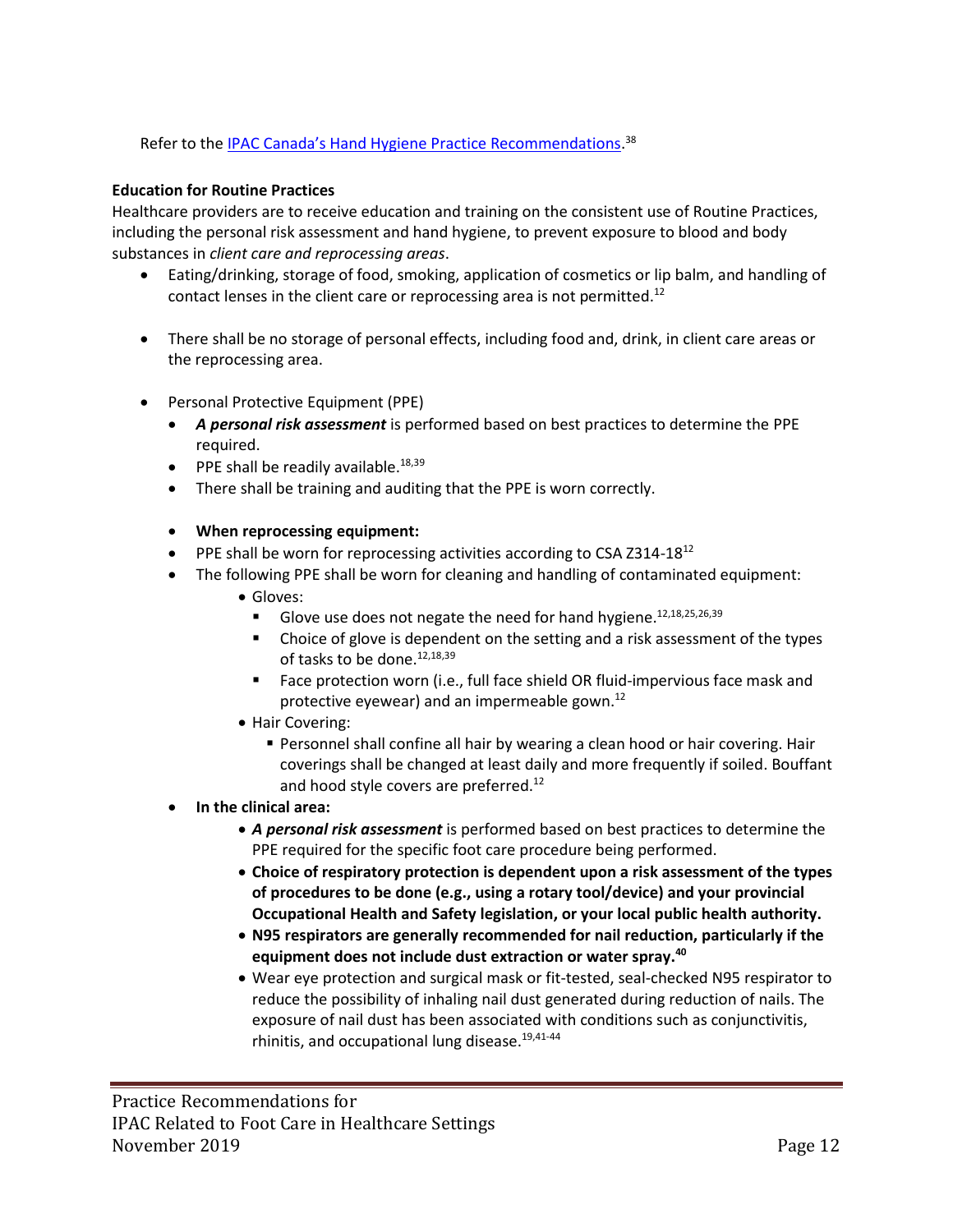- Surgical masks or N95 respirators should fit snugly and be worn for one client only.39,41
- Respirator Fit Testing:
	- Suppliers can often provide N95 respirator fit testing or contact an agency responsible for OH&S or IPAC in your area for information about fit testing.
	- Further information may be found via local IPAC Canada chapter(s) or the [Canadian](https://www.ccohs.ca/) Centre for [Occupational](https://www.ccohs.ca/) Health & Safety.
- All PPE is removed and disposed of appropriately on completion of the task for which it is worn and before leaving the reprocessing area or when leaving the client's bedside/room, or chair.

### **Workplace Safety**

- Workplace safety information is to be readily accessible for any chemicals used.
	- Information on WHMIS is available from the Health Canada website at: [http://www.hc](http://www.hc-sc.gc.ca/ewh-%20semt/occup-travail/whmis-simdut/index_e.html)sc.gc.ca/ewh- [semt/occup-travail/whmis-simdut/index\\_e.html](http://www.hc-sc.gc.ca/ewh-%20semt/occup-travail/whmis-simdut/index_e.html)
- If there is a risk of exposure to a biological and/or chemical agents, eye wash stations shall be provided and healthcare provider shall be trained on the use of eye wash station  $27$ ,
- Work restriction:
	- Skin shall be intact. Healthcare providers who have weeping dermatitis or exudative lesions shall refrain from providing direct client care or handling client equipment until the condition is healed.
	- Healthcare providers who have respiratory problems (e.g., asthma) should be assessed by OH&S or personal health care provider (e.g., physician, Nurse Practitioner) prior to working with chemical disinfectants or cleaning agents.<sup>12</sup>

# <span id="page-12-0"></span>**Glossary:**

**Autoclave:** Steam sterilizer

**Client:** includes patient, client, resident

**Critical Medical Equipment/Devices:** Medical equipment/devices that enter sterile tissues, including the vascular system (e.g., biopsy forceps, foot care equipment, dental hand pieces). Critical medical equipment/devices present a high risk of infection if the equipment/device is contaminated with any microorganism, including bacterial spores. Reprocessing critical equipment/devices involves meticulous cleaning followed by sterilization.<sup>11</sup>

**Drug Identification Number (DIN):** In Canada, low level disinfectants are regulated as drugs under the *Food and Drugs Act* and Regulations. Disinfectant manufacturers shall obtain a drug identification number (DIN) from Health Canada prior to marketing, which ensures that labelling and supporting data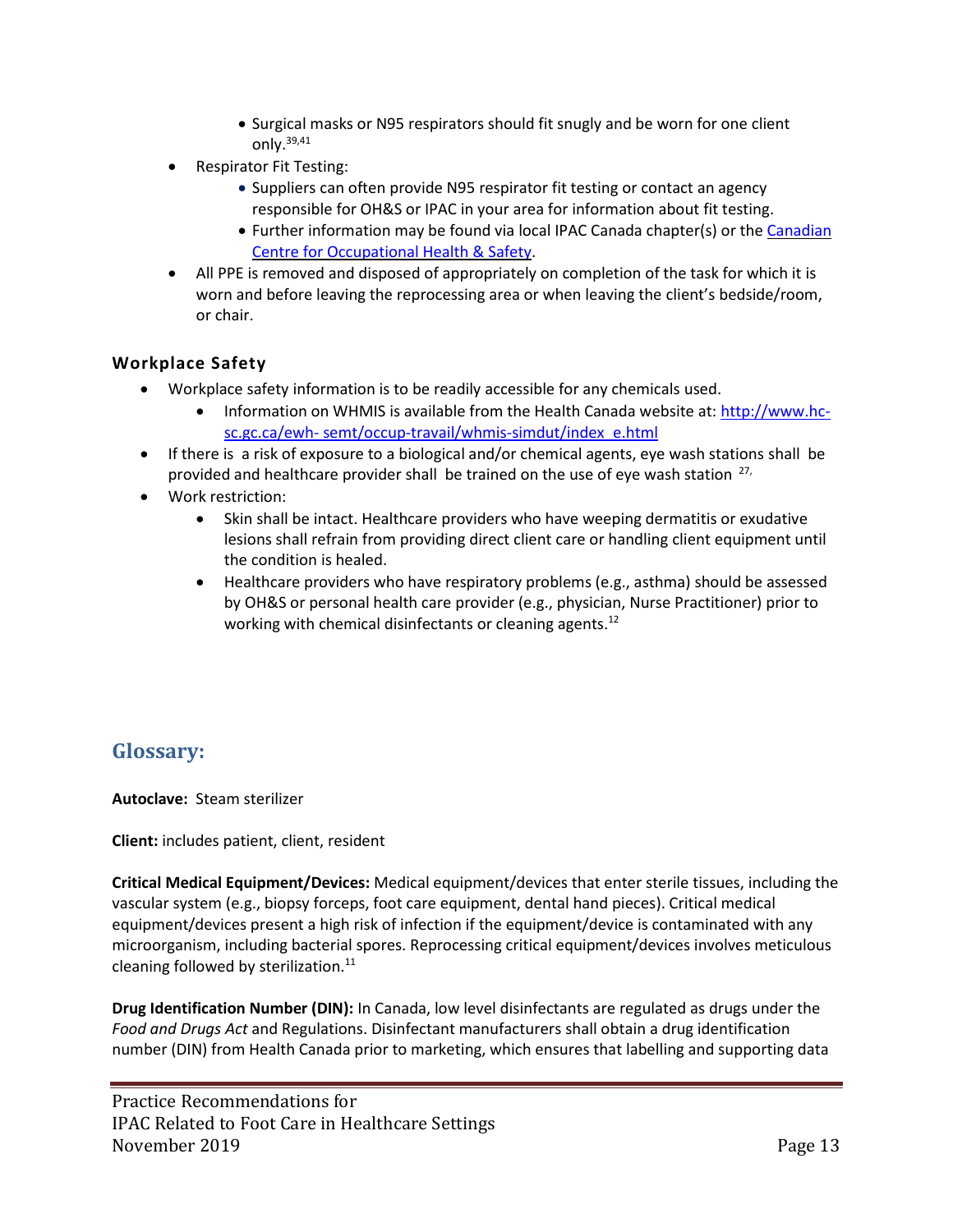have been provided and that it has undergone and passed a review of its formulation, labelling and instructions for use.<sup>8</sup>

**Detergent:** A cleaning agent that increases the ability of water to penetrate organic material and breakdown greases and dirt. Detergents are needed to allow effective cleaning to take place. Use only detergents that are compatible with instruments being cleaned. Follow the detergent manufacturer's instructions for concentration, temperature, and recommended contact time.

**Eye Protection:** A device that covers the eyes and is used by health care providers to protect the eyes when it is anticipated that a procedure or care activity is likely to generate splashes or sprays of blood, body fluids, secretions or excretions, or within two metres of a coughing client. Eye protection includes safety glasses, safety goggles, face shields, and visors.<sup>39</sup> Prescription glasses are not eye protection.

### **Foot care:**

Routine foot care includes a clinical assessment of the feet, education for the client /resident/client, and care that only involves the epidermal layer of the skin or nails. Routine care may include the filing of corns or calluses, the filing or trimming of nails, and skin care. Invasive foot care includes contact with non-intact skin and surgical interventions with entry into or contact with the epidermal, dermal, deep fascial, and osseous structures. Foot care is performed by healthcare providers (e.g., chiropodists, podiatrists, nurses, advanced trained foot care nurses) within their defined scope of practice.

**Healthcare provider:** Any healthcare professional delivering foot care service to a client as well as those performing reprocessing duties.

**Healthcare setting:** Any location where health care is provided, including emergency care, pre-hospital care, hospitals, long-term care, home care, ambulatory care, and facilities and locations in the community where care is provided. Examples of healthcare settings include, **but are not limited to** the following settings that shall be able to meet the reprocessing standards outlined in this document:

- Acute care/Emergency/Trauma hospitals
- Medical/surgical/ambulatory care clinics with or without overnight stay or observation
- All physician offices
- Nursing homes, long-term care, and assisted living facilities
- Rehabilitation facilities
- Group homes or residential facilities
- Hospice care facilities
- Educational institutions
- Correctional facilities
- Private homes where foot care is provided
- Foot care clinics

**Hospital Disinfectant:** A low-level disinfectant that has a drug identification number (DIN) from Health Canada indicating its approval for use in Canadian health care settings. Hospital disinfectants were previously referred to as "hospital-grade disinfectants."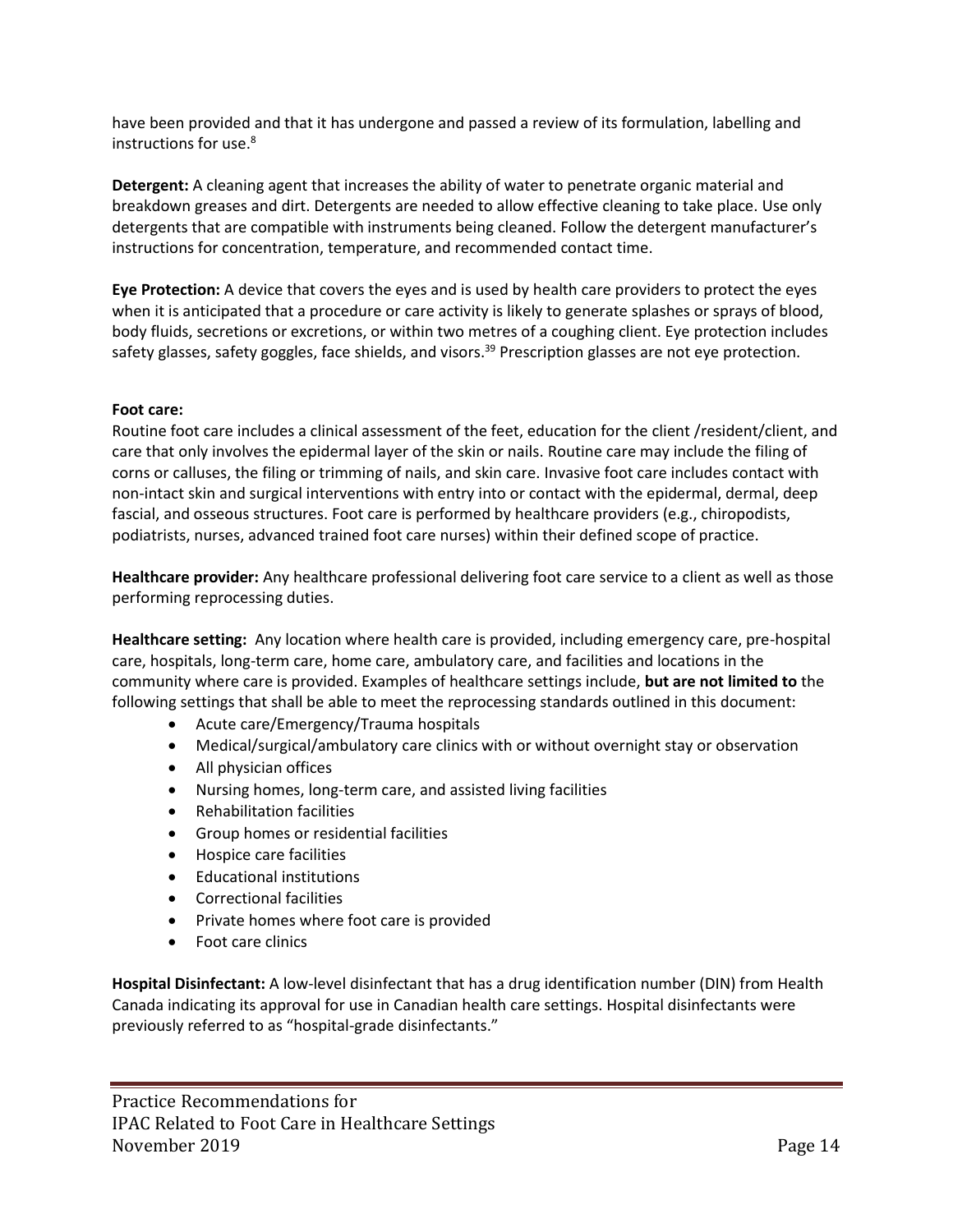**Low-Level Disinfection (LLD):** Level of disinfection required when processing non-invasive medical equipment (i.e., non-critical equipment) and some environmental surfaces. Equipment and surfaces shall be thoroughly cleaned prior to low-level disinfection.<sup>8</sup>

**Manufacturer's instructions for use (MIFU):** The written instructions for use provided by the manufacturer or distributor of a product that contain the necessary information for the safe and effective use of the product.<sup>12</sup>

Medical Devices Active Licence Listing (MDALL): Reference tool for licensed medical devices in Canada by Health Canada, accessible at https://health-products.canada.ca/mdall-limh/index-eng.jsp

**N95 Respirator:** A personal protective device that is worn on the face and covers the nose and mouth to reduce the wearer's risk of inhaling airborne particles. A NIOSH-certified N95 respirator filters particles one micron in size, has 95% filter efficiency and provides a tight facial seal with less than 10% leak.<sup>18</sup> *Note: The wearer shall do a Seal-Check: A procedure that the health care provider shall perform each time an N95 respirator is worn to ensure it fits the wearer's face correctly to provide adequate respiratory protection. The health care provider shall receive training on how to perform a seal-check correctly.*39,45

**Personal Protective Equipment:** Specialized clothing or equipment used by workers to provide a barrier or shield to prevent potential exposure to infectious micro-organisms, and exposure to chemicals or physical hazards used or present during decontamination, sterilization, or provision of care. Note: PPE includes and is not limited to gowns, gloves, masks, facial protection (e.g., masks, eye protection, face shields, or masks with visor attachments), respirators, and hair covering.<sup>12</sup>

**Personal Risk Assessment:** An evaluation of the interaction of the health care provider, the client/patient/resident and the client/patient/resident environment to assess and analyze the potential for exposure to infectious disease.

**Routine Practices:** Infection prevention and control (IPAC) practices to be used with **all** clients during **all** care, to prevent and control transmission of microorganisms in **all** health care settings. Routine Practices shall be incorporated into the culture of each health care setting and into the daily practice of each health care provider to protect both the client and health care provider.<sup>18,39</sup>

**Semi-critical Medical Equipment/Device:** Medical equipment/device that comes in contact with nonintact skin or mucous membranes but ordinarily does not penetrate them (e.g., respiratory therapy equipment, transrectal probes, and specula). Reprocessing semi-critical equipment/devices involves meticulous cleaning followed by, at a minimum, high-level disinfection. Sterilization is preferred.<sup>8</sup>

**Single-use/Disposable:** A term given to medical equipment/devices designated by the manufacturer for single-use only. Single-use equipment/devices shall not be reprocessed.<sup>8</sup>

**Steam Sterilization:** The basic principle of steam sterilization, as accomplished in an autoclave, is to expose each item to direct steam contact at the required temperature and pressure for the specified time. There are four parameters of steam sterilization: steam, pressure, temperature, and time.<sup>27</sup> Steam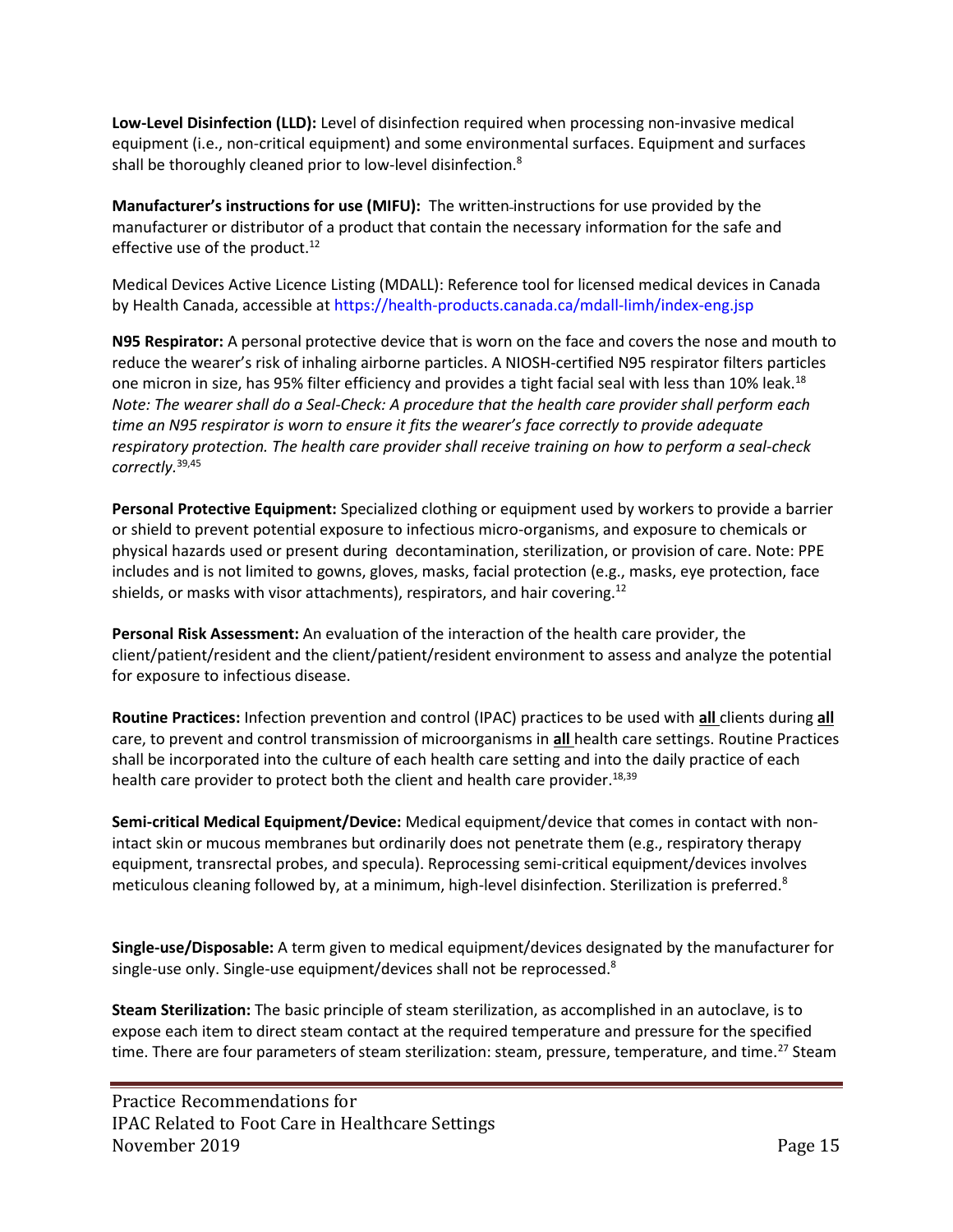sterilization, dynamic air removal type: One of two types of sterilization cycles in which air is removed from the chamber and the load by a series of pressure and vacuum excursions (prevacuum cycle) or by a series of steam flushes and pressure pulses above atmospheric pressure (steam-flush-pressure-pulse cycle).<sup>29</sup>

**Sterilization:** The level of reprocessing required for critical medical equipment/devices. Sterilization results in the destruction of all forms of microbial life including bacteria, viruses, spores and fungi. Equipment/devices shall be cleaned thoroughly before effective sterilization can take place.<sup>8</sup>

**Surgical mask:** A device that covers the nose and mouth, is secured in the back and is used by health care providers to protect the mucous membranes of the nose and mouth. $^{11}$ 

## **As per Canadian Standards Association**

"SHALL" is used to express a requirement, i.e., a provision that the user is obliged to satisfy in order to comply with the standard;

"SHOULD" is used to express a recommendation or that which is advised but not required; and

"MAY" is used to express an option or that which is permissible within the limits of the standard, an advisory or optional statement

# <span id="page-15-0"></span>**References**

- 1. Centers for Disease Control and Prevention. Healthcare-Associated Hepatitis B and C Outbreaks Reported to Centres for Disease Control and Prevention (CDC) 2008-2017; 2018 Aug 21 [cited 2019 Nov 28]. Available from: https://www.cdc.gov/hepatitis/outbreaks/pdfs/HealthcareInvestigationTable.pdf
- 2. Wise ME, Marquez P, Sharapov U, Hathaway S, Katz K, et al. Outbreak of acute hepatitis B virus infections associated with podiatric care at a long-term care facility. Am J Infect Control. 2012;40(1):8-21 [cited 2019 Nov 28]. Available from: <https://www.ncbi.nlm.nih.gov/pubmed/21835502>
- 3. Wenger JD, Spika JS, Smithwick RW, Pryor V, Dodson DW, et al. Outbreak of Mycobacteruim chelonae infection associated with use of jet injectors. JAMA 1990;264(3):373-376 [cited 2019 Nov 28]. Available from https://www.ncbi.nlm.nih.gov/pubmed/2362334
- 4. Rutala, WA, Weber DJ, Thomann CA. Outbreak of wound infections following outpatient podiatric surgery due to contaminated bone drills. Foot Ankle 1987;7(6):350-419 [cited 2019 Nov 28]. Available fro[m https://www.ncbi.nlm.nih.gov/pubmed/3301597](https://www.ncbi.nlm.nih.gov/pubmed/3301597)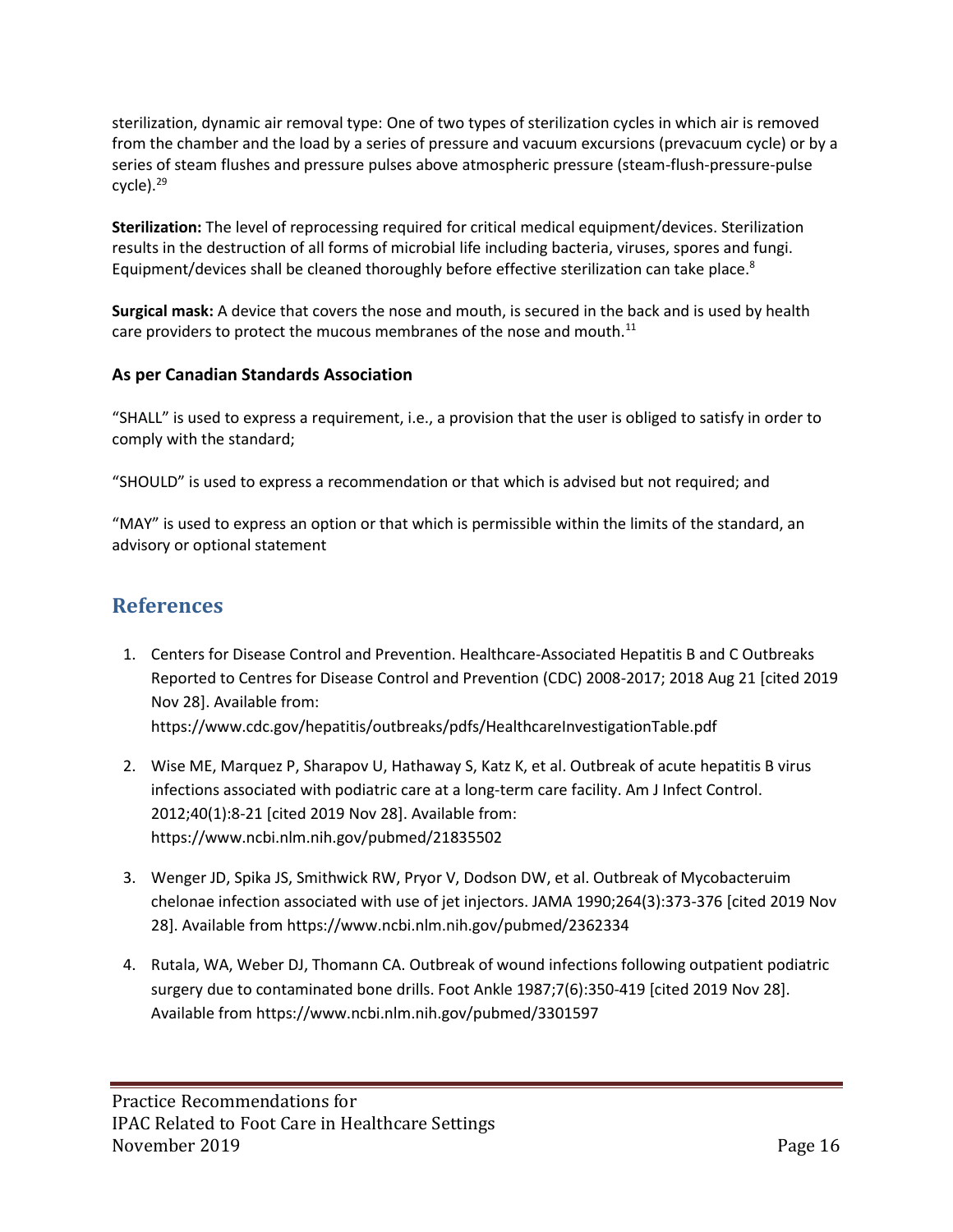- 5. Wise ME, Bancroft E, Clement EJ, Hathaway S, High P, et al. Infection prevention and control in the podiatric medical setting: Challenges to providing consistently safe care. J Am Podiatr Med Assoc. 2015;105(3):264-272 [cited 2019 Nov 28]. Available from [http://www.ndhealth.gov/disease/hai/docs/wise%20infection%20prevention%20and%20control%](http://www.ndhealth.gov/disease/hai/docs/wise%20infection%20prevention%20and%20control%20in%20the%20podiatric%20setting%20japma%20201....pdf) [20in%20the%20podiatric%20setting%20japma%20201....pdf](http://www.ndhealth.gov/disease/hai/docs/wise%20infection%20prevention%20and%20control%20in%20the%20podiatric%20setting%20japma%20201....pdf)
- 6. Hathaway S, Marquez P, Bancroft E. Hepatitis B outbreak in a skilled nursing facility. Acute Communicable Disease Control 2008: Special Studies Report, Los Angeles County Dept. of Public Health: 43 [cited 2019 Nov 28]. Available from <http://publichealth.lacounty.gov/wwwfiles/ph/dcp/acd/2008SpecialStudies.pdf>
- 7. Dinorah L. Calles, et al. Hepatitis C virus transmission in a skilled nursing facility, North Dakota, 2013. Am J Infect Control. 2017;(45):126-32 [cited 2019 Nov. 28]. Available from https://www.ncbi.nlm.nih.gov/pubmed/27816216
- 8. Provincial Infectious Diseases Advisory Committee. Best practices for cleaning, disinfection and sterilization of medical equipment/devices. 3rd ed. Toronto, ON: Queen's Printer for Ontario; May 2013. Available from: [http://www.publichealthontario.ca/en/eRepository/PIDAC\\_Cleaning\\_Disinfection\\_and\\_Sterilizatio](http://www.publichealthontario.ca/en/eRepository/PIDAC_Cleaning_Disinfection_and_Sterilization_2013.pdf) [n\\_2013.pdf](http://www.publichealthontario.ca/en/eRepository/PIDAC_Cleaning_Disinfection_and_Sterilization_2013.pdf)
- 9. Best practices for cleaning, disinfection and sterilization in health authorities. Vancouver: British Columbia Ministry of Health. Patient Client Safety Branch; 2011. Available from: <http://www.health.gov.bc.ca/library/publications/year/2011/Best-practice-guidelines-cleaning.pdf>
- 10. Canadian Association of Foot Care Nurses/Association canadienne des infirmieres et infirmiers en soins de pieds. National competencies for advanced nursing foot care in Canada. 2017. Available from https://cafcn.ca/wp-content/uploads/CAFCN-National-Competencies-for-Advanced-Nursing-Foot-Care.pdf
- 11. Ontario Agency for Health Protection and Promotion (Public Health Ontario). Infection prevention and control for clinical office practice. 1st revision. Toronto, ON: Queen's Printer for Ontario; 2015. Available from [www.publichealthontario.ca/en/eRepository/IPAC\\_Clinical\\_Office\\_Practice\\_2013.pdf](http://www.publichealthontario.ca/en/eRepository/IPAC_Clinical_Office_Practice_2013.pdf)
- 12. Canadian Standards Association. CAN/CSA-Z314-18 Canadian medical device reprocessing. Rexdale, ON: Canadian Standards Association; 2018.
- 13. Public Health Agency of Canada. Infection control guidelines: Foot care by health care providers. Can Commun Dis Rep 1997;(23S8) [cited 2019 Nov 28]. Available from [http://publications.gc.ca/collections/collection\\_2016/aspc-phac/HP3-1-23-S8-eng.pdf](http://publications.gc.ca/collections/collection_2016/aspc-phac/HP3-1-23-S8-eng.pdf)
- 14. Alberta Health Services: Infection prevention and control best practices for foot care devices. 2013. Available from <https://www.albertahealthservices.ca/ipc/hi-ipc-footcare-bpg.pdf>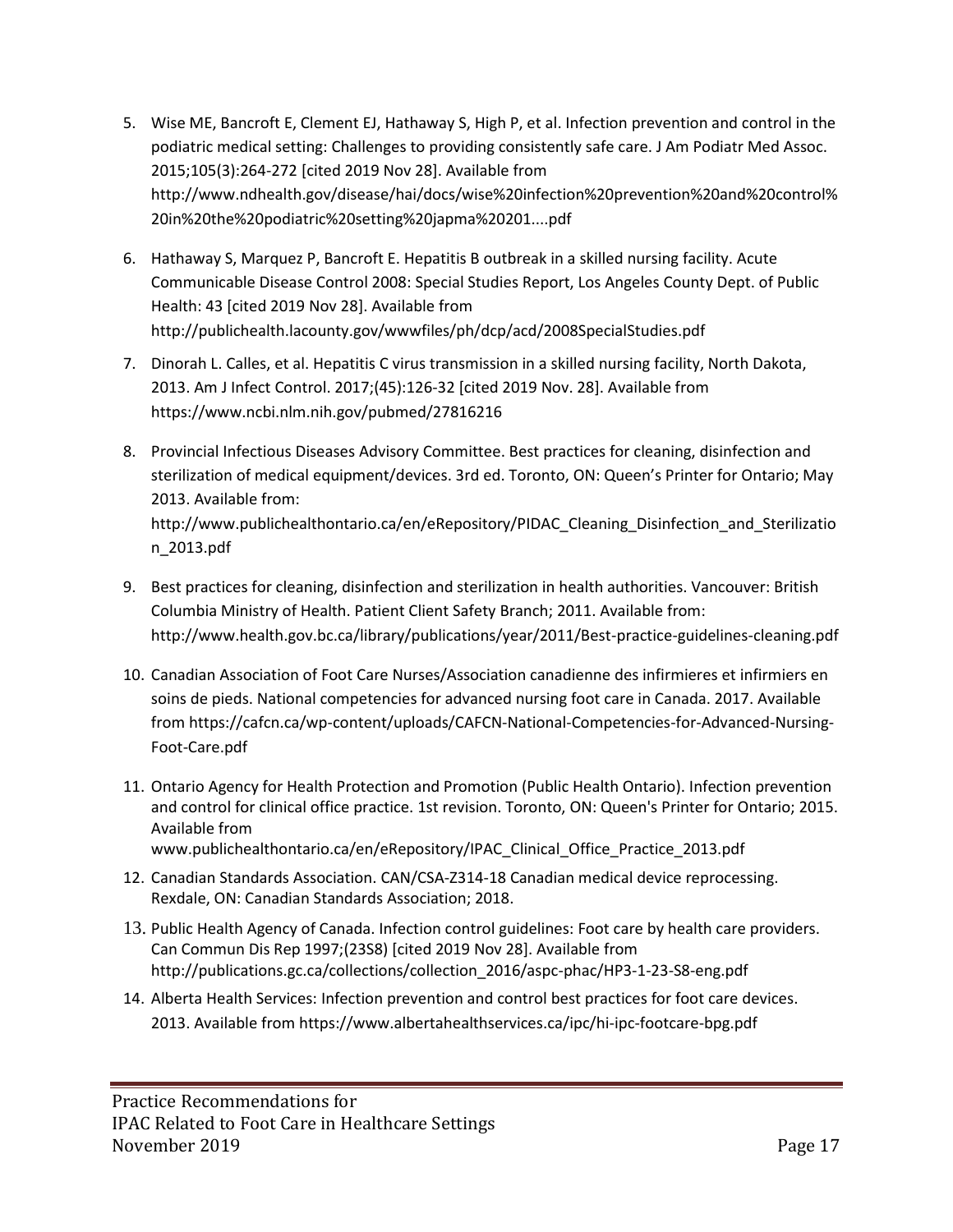- 15. Centre for Disease Control and Prevention. Guide to infection prevention for outpatient podiatry settings. 2018. Available from [https://www.cdc.gov/infectioncontrol/pdf/Podiatry-Guide\\_508.pdf](https://www.cdc.gov/infectioncontrol/pdf/Podiatry-Guide_508.pdf)
- 16. Popalayar A, Stafford J, Ogunremi T, Dunn K. Infection Prevention in personal services settings: Evidence, gaps and the way forward. CCDR. January 3, 2019 Volume 45/1. Available from https://www.ncbi.nlm.nih.gov/pubmed/31015815
- 17. Ontario Agency for Health Protection and Promotion (Public Health Ontario), Provincial Infectious Diseases Advisory Committee. Best practices for environmental cleaning for prevention and control of infections in all health care settings. 3rd ed. Toronto, ON: Queen's Printer for Ontario; 2018. Available from https://www.publichealthontario.ca/-/media/documents/bp-environmentalcleaning.pdf
- 18. Public Health Agency of Canada. Routine practices and additional precautions for preventing the transmission of infection in health care. Ottawa, ON: Her Majesty the Queen in Right of Canada; 2012. Available from: http://publications.gc.ca/collections/collection\_2013/aspc-phac/HP40-83- 2013-eng.pdf
- 19. Burrow, JG, McLarnon NA. World at work: Evidence based risk management of nail dust in chiropodists and podiatrists. Occup Environ Med. 2006; 63(10): 713–716. Available from https://www.ncbi.nlm.nih.gov/pmc/articles/PMC2078045/
- 20. United States Environmental Protection Agency. Recommended Cleaning and Disinfection Procedures for Foot Spa Basins in Salons: Step-by-step instructions for disinfecting pedicure foot spa equipment. 2018. Available from https://www.epa.gov/pesticides/recommended-cleaningand-disinfection-procedures-foot-spa-basins-salons
- 21. IPAC Canada Position Statement on Medical Gels. 2017. Available from [https://ipac](https://ipac-canada.org/photos/custom/Members/pdf/17Dec_Medical%20Gel_Final.pdf)[canada.org/photos/custom/Members/pdf/17Dec\\_Medical%20Gel\\_Final.pdf](https://ipac-canada.org/photos/custom/Members/pdf/17Dec_Medical%20Gel_Final.pdf)
- 22. APIC Position Paper: Safe injection, infusion, and medication vial practices in health care. 2016. Available from https://www.apic.org/Resource\_/TinyMceFileManager/Position\_Statements/2016APICSIPPosition Paper.pdf
- 23. Ontario Agency for Health Protection and Promotion (Public Health Ontario), Provincial Infectious Diseases Advisory Committee. Updated guidance on the use of multidose vials. [Internet] 2015 [cited 2019 Nov 28]. Available from [www.publichealthontario.ca/-/media/documents/multidose](http://www.publichealthontario.ca/-/media/documents/multidose-vials-guidance.pdf?la=en)[vials-guidance.pdf?la=en](http://www.publichealthontario.ca/-/media/documents/multidose-vials-guidance.pdf?la=en)
- 24. Government of Canada. Canadian Centre for Occupational Health and Safety. Needlestick and sharps injuries. 2019 [cited 2019 Nov 28] Available from [https://www.ccohs.ca/oshanswers/diseases/needlestick\\_injuries.html](https://www.ccohs.ca/oshanswers/diseases/needlestick_injuries.html)
- 25. Public Health Agency of Canada. Hand hygiene practices in healthcare settings. Ottawa, ON: Her Majesty the Queen in Right of Canada; 2012. Available from [http://publications.gc.ca/collections/collection\\_2012/aspc-phac/HP40-74-2012-eng.pdf](http://publications.gc.ca/collections/collection_2012/aspc-phac/HP40-74-2012-eng.pdf)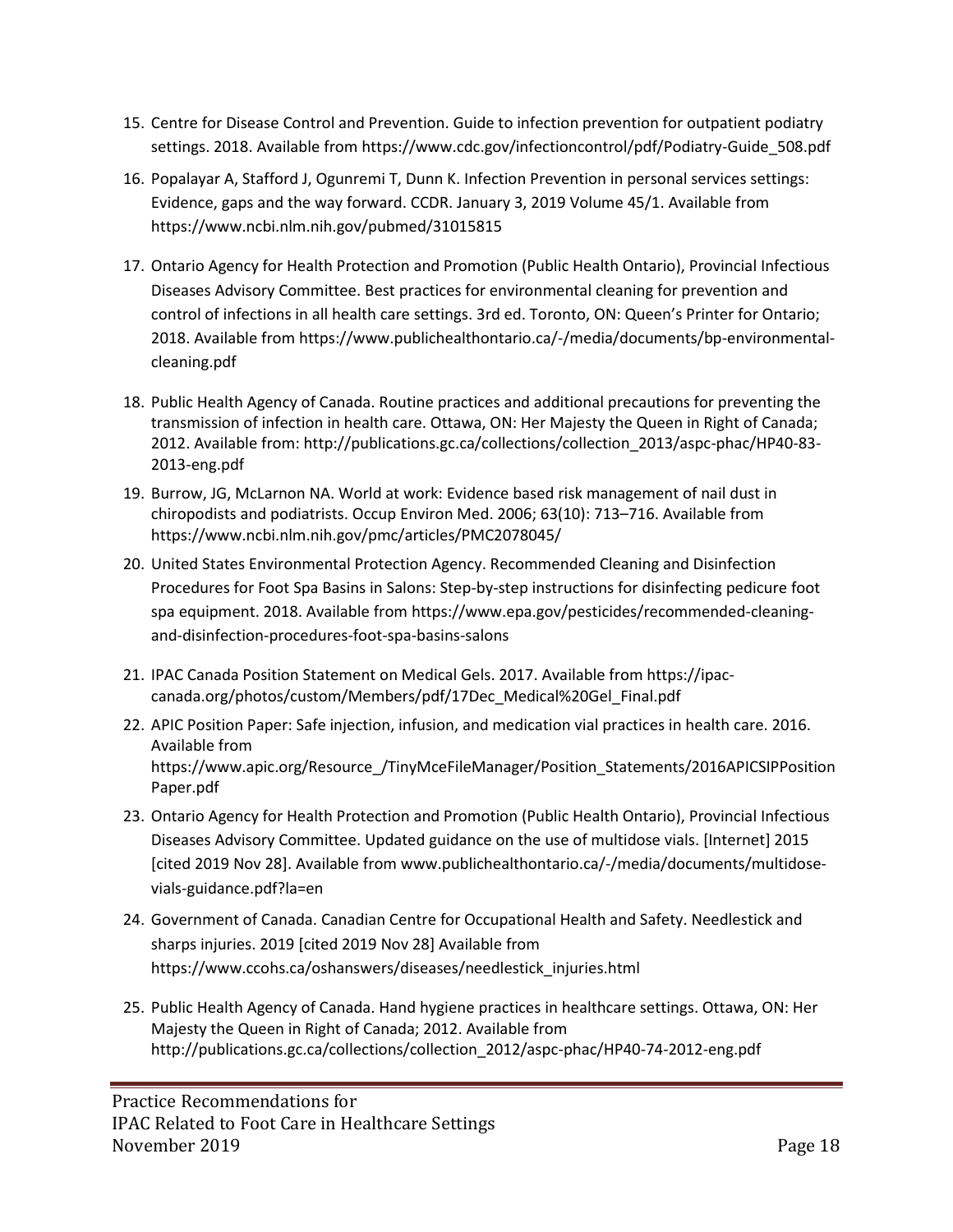- 26. Ontario Agency for Health Protection and Promotion (Public Health Ontario), Provincial Infectious Diseases Advisory Committee. Best Practices for Hand Hygiene in All Health Care Settings. 4th ed. Toronto, ON: Queen's Printer for Ontario; April 2014. Available from <http://www.publichealthontario.ca/en/eRepository/2010-12%20BP%20Hand%20Hygiene.pdf>
- 27. Canadian Centre for Occupational Health and Safety. Eye wash station. 2019 [cited 2019 Nov 28] available from [https://www.ccohs.ca/oshanswers/safety\\_haz/emer\\_showers.html](https://www.ccohs.ca/oshanswers/safety_haz/emer_showers.html)
- 28. Spaulding EH. Chemical disinfection and antisepsis in the hospital. J Hosp Res. 1972;9(1):5-31.
- 29. Centre for Disease Control (CDC). Guideline for disinfection and sterilization in healthcare facilities, 2008. Update: 2019 May [cited 2018 Aug 28]. Available from: https://www.cdc.gov/infectioncontrol/pdf/guidelines/disinfection-guidelines-H.pdf
- 30. Rutala WA, Weber, DJ. Disinfection, sterilization, and antisepsis: An overview. Am J Infect Control. 2019;47S:A3-A9. Available from https://www.ncbi.nlm.nih.gov/pubmed/31146848
- 31. Ontario Agency for Health Protection and Promotion (Public Health Ontario), Cividino M, Moore D, Deeves M. Recommendations for education, training and certification for reprocessing in clinical office settings. Toronto, ON: Queen's Printer for Ontario; 2016. Available from [https://www.publichealthontario.ca/-/media/documents/recommendations-certification-clinical](https://www.publichealthontario.ca/-/media/documents/recommendations-certification-clinical-office.pdf?la=en)[office.pdf?la=en](https://www.publichealthontario.ca/-/media/documents/recommendations-certification-clinical-office.pdf?la=en)
- 32. IPAC Canada. Infection prevention and control audit for foot care. Audit Toolkit Version 2. 2015 Jan. Availalbe from https://ipac-canada.org/ipac-canada-products-2.php
- 33. Ontario Hospital Association and the Ontario Medical Association Joint Communicable Diseases Surveillance Protocols Committee. Blood-borne disease surveillance protocol for Ontario hospitals. 2018 [cited 2019 Apr 30]. Available from [https://www.oha.com/Documents/Blood%20Borne%20Diseases%20Protocol%20\(November%202](https://www.oha.com/Documents/Blood%20Borne%20Diseases%20Protocol%20(November%202018).pdf) [018\).pdf](https://www.oha.com/Documents/Blood%20Borne%20Diseases%20Protocol%20(November%202018).pdf)
- 34. Public Health Agency of Canada, The Lung Association, Canadian Thoracic Society. Canadian tuberculosis standards, 7th ed. 2014. Available from https://www.canada.ca/en/publichealth/services/infectious-diseases/canadian-tuberculosis-standards-7th-edition.html
- 35. Public Health Agency of Canada (PHAC). Infection control guidelines preventing the transmission of bloodborne pathogens in healthcare and public service settings. Can Commun Dis Rep. 1997;23 (Suppl 3):i-vii, 1-43, i-vii, 1-52. [cited 2019 Nov 28] Available from https://www.ncbi.nlm.nih.gov/pubmed/11195251
- 36. Government of Canada. Transportation of Dangerous Goods Regulations. 2019. Available from <https://www.tc.gc.ca/eng/tdg/clear-download-372.htm>
- 37. Public Health Ontario. Just clean your hands (JCYH) program. Available from: <https://www.publichealthontario.ca/en/health-topics/infection-prevention-control/hand-hygiene>
- 38. IPAC Canada. IPAC Canada practice recommendation: Hand hygiene in health care settings. 2017 [cited 2019 Nov 28] Available from [https://ipac-](https://ipac-canada.org/photos/custom/Members/pdf/17JulHand%20Hygiene%20Practice%20Recommendations_final.pdf)